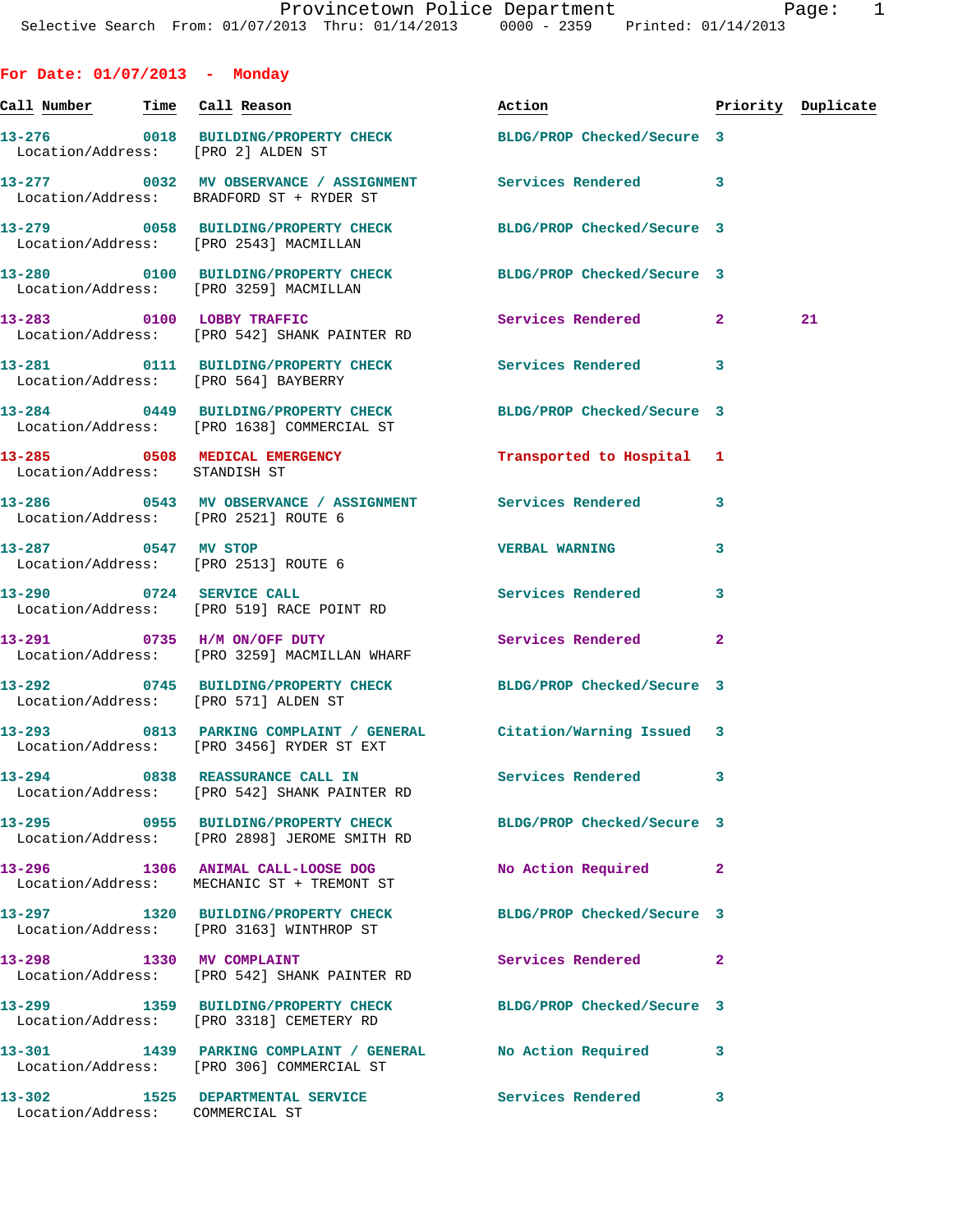|                                                             | Provincetown Police Department The Rage: 2<br>Selective Search From: 01/07/2013 Thru: 01/14/2013 0000 - 2359 Printed: 01/14/2013 |                            |                |
|-------------------------------------------------------------|----------------------------------------------------------------------------------------------------------------------------------|----------------------------|----------------|
| Location/Address: SHANKPAINTER RD                           | 13-303 1545 MV OBSERVANCE / ASSIGNMENT Services Rendered 3                                                                       |                            |                |
|                                                             | 13-304 1549 MV STOP<br>Location/Address: ROUTE 6 + CONWELL ST                                                                    | <b>VERBAL WARNING</b>      | $\mathbf{3}$   |
|                                                             | 13-305 1603 MV STOP<br>Location/Address: CONWELL ST + ROUTE 6                                                                    | Citation/Warning Issued 3  |                |
|                                                             | 13-306 1636 ASSIST CITIZEN<br>Location/Address: [PRO 895] COTTAGE ST                                                             | Services Rendered 3        | $\overline{a}$ |
|                                                             | 13-307 1641 BOAT/HARBORMASTER<br>Location/Address: [PRO 3430] COMMERCIAL ST                                                      | Services Rendered          | $\mathbf{2}$   |
|                                                             | 13-308 1739 ASSIST CITIZEN<br>Location/Address: [PRO 542] SHANK PAINTER RD                                                       | Services Rendered 3        |                |
|                                                             | 13-309 1749 MEDICAL EMERGENCY<br>Location/Address: [PRO 440] HARRY KEMP WAY                                                      | Transported to Hospital 1  |                |
|                                                             | 13-311 1809 BUILDING/PROPERTY CHECK BLDG/PROP Checked/Secure 3<br>Location/Address: [PRO 1638] COMMERCIAL ST                     |                            |                |
|                                                             | 13-312 1822 MV OBSERVANCE / ASSIGNMENT Services Rendered 3<br>Location/Address: [PRO 2513] ROUTE 6                               |                            |                |
| 13-313 1826 MV STOP                                         | Location/Address: ROUTE 6 + SNAIL RD                                                                                             | Citation/Warning Issued 3  |                |
| 13-314 1836 MV STOP<br>Location/Address: ROUTE 6 + SNAIL RD |                                                                                                                                  | <b>VERBAL WARNING</b>      | $\mathbf{3}$   |
| 13-315 1901 MV STOP                                         | Location/Address: ROUTE 6 + CONWELL ST                                                                                           | <b>VERBAL WARNING</b>      | 3              |
| 13-316 1906 GENERAL INFO                                    |                                                                                                                                  | Services Rendered 3        |                |
| Location/Address: [PRO 3287] ROUTE 6                        | 13-318 2040 BUILDING/PROPERTY CHECK BLDG/PROP Checked/Secure 3                                                                   |                            |                |
|                                                             | 13-319 2049 BUILDING/PROPERTY CHECK BLDG/PROP Checked/Secure 3<br>Location/Address: [PRO 530] SHANKPAINTER RD                    |                            |                |
| 13-320                                                      | 2124 BUILDING/PROPERTY CHECK BLDG/PROP Checked/Secure 3<br>Location/Address: [PRO 519] RACE POINT RD                             |                            |                |
|                                                             | 13-321 2317 BUILDING/PROPERTY CHECK<br>Location/Address: [PRO 530] SHANK PAINTER RD                                              | BLDG/PROP Checked/Secure 3 |                |
| 13-322 2333 BAR CHECK                                       | Location/Address: [PRO 399] COMMERCIAL ST                                                                                        | Services Rendered          | $\mathbf{2}$   |
|                                                             | 13-323 2351 MV OBSERVANCE / ASSIGNMENT Services Rendered<br>Location/Address: [PRO 2577] BRADFORD ST                             |                            | 3              |
| For Date: $01/08/2013$ - Tuesday                            |                                                                                                                                  |                            |                |
|                                                             | 13-324 0001 MV OBSERVANCE / ASSIGNMENT Services Rendered<br>Location/Address: [DRO 2521] ROUTE 6                                 |                            | 3              |

 Location/Address: [PRO 2521] ROUTE 6 **13-326** 0033 BAR CHECK Services Rendered 2 Location/Address: [PRO 3443] COMMERCIAL ST **13-327 0039 BAR CHECK Services Rendered 2**  Location/Address: [PRO 80] CARVER ST **13-328 0044 BUILDING/PROPERTY CHECK BLDG/PROP Checked/Secure 3**  Location/Address: [PRO 16] BRADFORD ST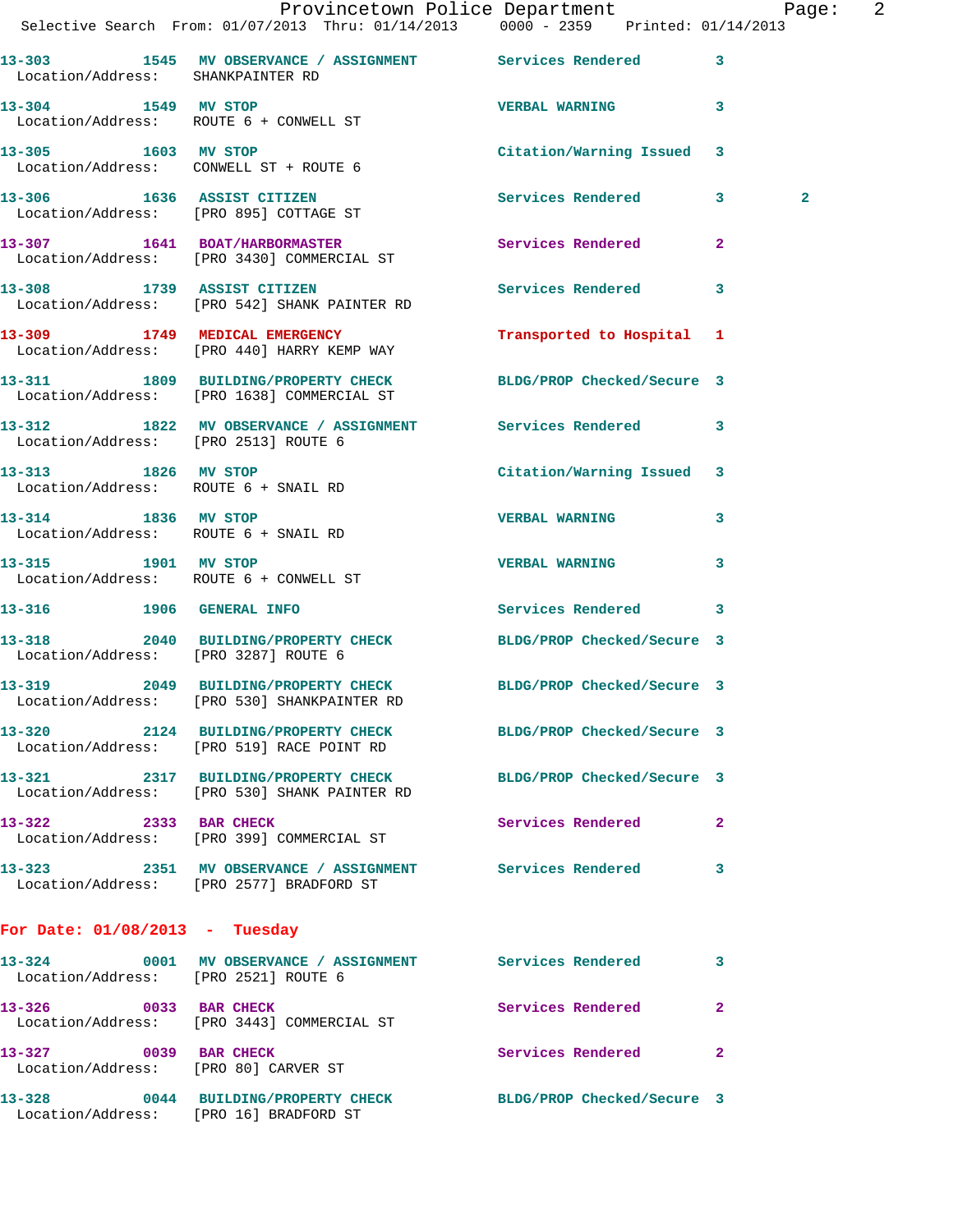|                          | Selective Search From: 01/07/2013 Thru: 01/14/2013 0000 - 2359 Printed: 01/14/2013                                      |  | Provincetown Police Department The Page: 3 |              |    |  |
|--------------------------|-------------------------------------------------------------------------------------------------------------------------|--|--------------------------------------------|--------------|----|--|
|                          | 13-329 0047 BAR CHECK<br>Location/Address: [PRO 484] MASONIC PL                                                         |  | Services Rendered 2                        |              |    |  |
|                          | 13-330 0048 MV STOP<br>Location/Address: [PRO 2818] CONWELL ST                                                          |  | <b>VERBAL WARNING</b> 3                    |              |    |  |
|                          | 13-331 0055 BUILDING/PROPERTY CHECK BLDG/PROP Checked/Secure 3<br>Location/Address: [PRO 519] RACE POINT RD             |  |                                            |              |    |  |
|                          | 13-332 0105 MV OBSERVANCE / ASSIGNMENT Services Rendered 3<br>Location/Address: BRADFORD ST + STANDISH ST               |  |                                            |              |    |  |
|                          | 13-333 0111 MV STOP<br>Location/Address: [PRO 2513] ROUTE 6                                                             |  | <b>VERBAL WARNING</b>                      | $\mathbf{3}$ |    |  |
|                          | 13-334 0121 LOBBY TRAFFIC<br>Location/Address: [PRO 542] SHANK PAINTER RD                                               |  | Services Rendered 2                        |              | 10 |  |
|                          | 13-335 0159 SUSPICIOUS ACTIVITY Services Rendered 2<br>Location/Address: [PRO 2645] SHANK PAINTER RD                    |  |                                            |              |    |  |
|                          | 13-336 0211 ASSIST AGENCY / MUTUAL AID Services Rendered 3<br>Location/Address: [OT] PARKER DR                          |  |                                            |              |    |  |
|                          | 13-337 0252 BUILDING/PROPERTY CHECK BLDG/PROP Checked/Secure 3<br>Location/Address: [PRO 3030] TIN PAN ALLEY RD         |  |                                            |              |    |  |
|                          | 13-338 0256 BUILDING/PROPERTY CHECK Services Rendered 3<br>Location/Address: [PRO 2490] PROVINCELANDS RD                |  |                                            |              |    |  |
|                          | 13-339 0422 BUILDING/PROPERTY CHECK BLDG/PROP Checked/Secure 3<br>Location/Address: [PRO 306] COMMERCIAL ST             |  |                                            |              |    |  |
|                          | 13-340 0444 BUILDING/PROPERTY CHECK BLDG/PROP Checked/Secure 3<br>Location/Address: [PRO 530] SHANKPAINTER RD           |  |                                            |              |    |  |
|                          | $13-341$ 0527 PARK, WALK & TALK<br>Location/Address: [PRO 539] SHANKPAINTER RD                                          |  | Services Rendered 2                        |              |    |  |
|                          | 13-342 0530 BUILDING/PROPERTY CHECK BLDG/PROP Checked/Secure 3<br>Location/Address: [PRO 545] SHANK PAINTER RD          |  |                                            |              |    |  |
|                          | 13-343       0603   MV OBSERVANCE / ASSIGNMENT       Services Rendered      3<br>Location/Address: ROUTE 6 + HOWLAND ST |  |                                            |              |    |  |
|                          | 13-344 0605 BUILDING/PROPERTY CHECK BLDG/PROP Checked/Secure 3<br>Location/Address: [PRO 182] COMMERCIAL ST             |  |                                            |              |    |  |
| 13-346 0657 COMPLAINT    | Location/Address: [PRO 518] RACE POINT RD                                                                               |  | Services Rendered 3                        |              |    |  |
|                          | 13-347 0712 ALARM - FIRE<br>Location/Address: [PRO 440] HARRY KEMP WAY                                                  |  | No Action Required 1                       |              |    |  |
|                          | 13-348 0729 BUILDING/PROPERTY CHECK BLDG/PROP Checked/Secure 3<br>Location/Address: [PRO 2898] JEROME SMITH RD          |  |                                            |              |    |  |
|                          | 13-349 0733 BUILDING/PROPERTY CHECK BLDG/PROP Checked/Secure 3<br>Location/Address: [PRO 3287] ROUTE 6                  |  |                                            |              |    |  |
| 13-350 0737 GENERAL INFO |                                                                                                                         |  | No Action Required 3                       |              |    |  |
|                          | 13-351 0815 BUILDING/PROPERTY CHECK<br>Location/Address: [PRO 2206] COMMERCIAL ST                                       |  | BLDG/PROP Checked/Secure 3                 |              |    |  |
| 13–352                   | 0824 BUILDING/PROPERTY CHECK BLDG/PROP Checked/Secure 3<br>Location/Address: [PRO 564] BAYBERRY                         |  |                                            |              |    |  |
| 13-353 0842 FOLLOW UP    |                                                                                                                         |  | No Action Required                         | $\mathbf{2}$ |    |  |

Location/Address: [PRO 2543] MACMILLAN WHARF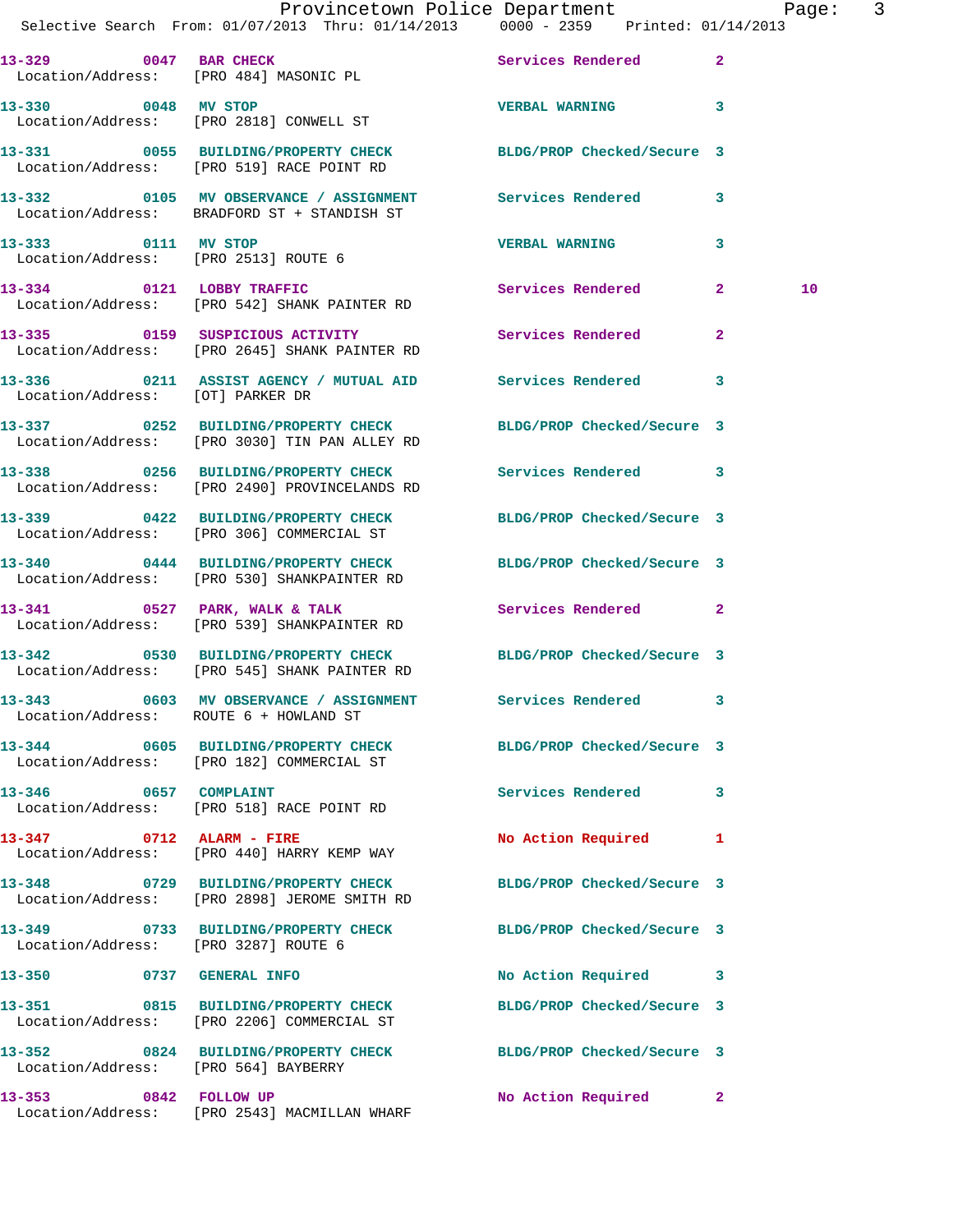|                                        | Provincetown Police Department Page:<br>Selective Search From: 01/07/2013 Thru: 01/14/2013 0000 - 2359 Printed: 01/14/2013 |                                             | 4            |
|----------------------------------------|----------------------------------------------------------------------------------------------------------------------------|---------------------------------------------|--------------|
|                                        | 13-354 0918 ALARM - FIRE                                                                                                   | No Action Required 1                        |              |
|                                        | Location/Address: [PRO 350] COMMERCIAL ST                                                                                  |                                             |              |
| Location/Address: HOWLAND ST           | 13-355 0939 MV OBSERVANCE / ASSIGNMENT No Action Required 3                                                                |                                             |              |
|                                        |                                                                                                                            | <b>VERBAL WARNING</b>                       | 3            |
| 13-357 1000 MV STOP                    | Location/Address: OFF CONWELL ST + CONWELL ST                                                                              | No Action Required 3                        |              |
| 13-358 1034 MV STOP                    | Location/Address: [PRO 536] SHANK PAINTER RD                                                                               | <b>VERBAL WARNING</b>                       | $\mathbf{3}$ |
|                                        | 13-359 1036 ANIMAL CALL-LOOSE DOG GONE ON ARRIVAL<br>Location/Address: W VINE ST + BRADFORD ST                             |                                             | $\mathbf{2}$ |
|                                        | 13-360 1101 BUILDING/PROPERTY CHECK No Action Required 3<br>Location/Address: [PRO 516] RACE POINT RD                      |                                             |              |
|                                        | 13-361 1110 PARKING COMPLAINT / GENERAL Services Rendered<br>Location/Address: [PRO 105] COMMERCIAL ST                     |                                             | 3            |
|                                        | 13-362 1220 MV OBSERVANCE / ASSIGNMENT Services Rendered 3<br>Location/Address: [PRO 2512] JEROME SMITH RD                 |                                             |              |
|                                        | 13-363 1231 MV HIT & RUN<br>Location/Address: [PRO 1866] COMMERCIAL ST                                                     | Services Rendered                           | $\mathbf{2}$ |
|                                        | 13-364 1243 SPRINKLER WORK 1 Services Rendered 3                                                                           |                                             |              |
|                                        | 13-365 1251 MV STOP<br>Location/Address: BRADFORD ST + GOSNOLD ST                                                          | <b>VERBAL WARNING</b>                       | 3            |
|                                        | 13-366 1311 MV HIT & RUN<br>Location/Address: [PRO 1904] ALDEN ST                                                          | Services Rendered 2                         |              |
| Location/Address: [PRO 569] WINSLOW ST | 13-367 1320 911 GENERAL                                                                                                    | <b>Services Rendered</b>                    | 1            |
| 13–368                                 | 1330 PARKING COMPLAINT / GENERAL Citation/Warning Issued 3<br>Location/Address: COMMERCIAL ST + RYDER ST                   |                                             |              |
|                                        | 13-369 1424 ALARM - GENERAL<br>Location/Address: [PRO 941] HANCOCK ST                                                      | False Alarm <b>Exercise Service Service</b> | 1            |
| 13-370 1435 MEDICAL EMERGENCY          | Location/Address: [PRO 3222] ALDEN ST                                                                                      | Transported to Hospital 1                   |              |
| Location/Address: [PRO 564] BAYBERRY   | 13-372 1604 BUILDING/PROPERTY CHECK BLDG/PROP Checked/Secure 3                                                             |                                             |              |
|                                        | 13-373 1638 HARBORMASTER ON/OFF<br>Location/Address: [PRO 2543] MACMILLAN WHARF                                            | Services Rendered 2                         |              |
|                                        | 13-374 1716 BUILDING/PROPERTY CHECK BLDG/PROP Checked/Secure 3<br>Location/Address: [PRO 2206] COMMERCIAL ST               |                                             |              |
|                                        | 13-375 1810 MEDICAL EMERGENCY<br>Location/Address: [PRO 440] HARRY KEMP WAY                                                | Transported to Hospital 1                   |              |
| Location/Address: [PRO 512] PRINCE ST  | 13-376 1822 BUILDING/PROPERTY CHECK BLDG/PROP Checked/Secure 3                                                             |                                             |              |
|                                        | 13-377 2003 BUILDING/PROPERTY CHECK BLDG/PROP Checked/Secure 3<br>Location/Address: [PRO 1638] COMMERCIAL ST               |                                             |              |
| Location/Address: [PRO 433] RYDER ST   | 13-378 2113 BUILDING/PROPERTY CHECK                                                                                        | BLDG/PROP Checked/Secure 3                  |              |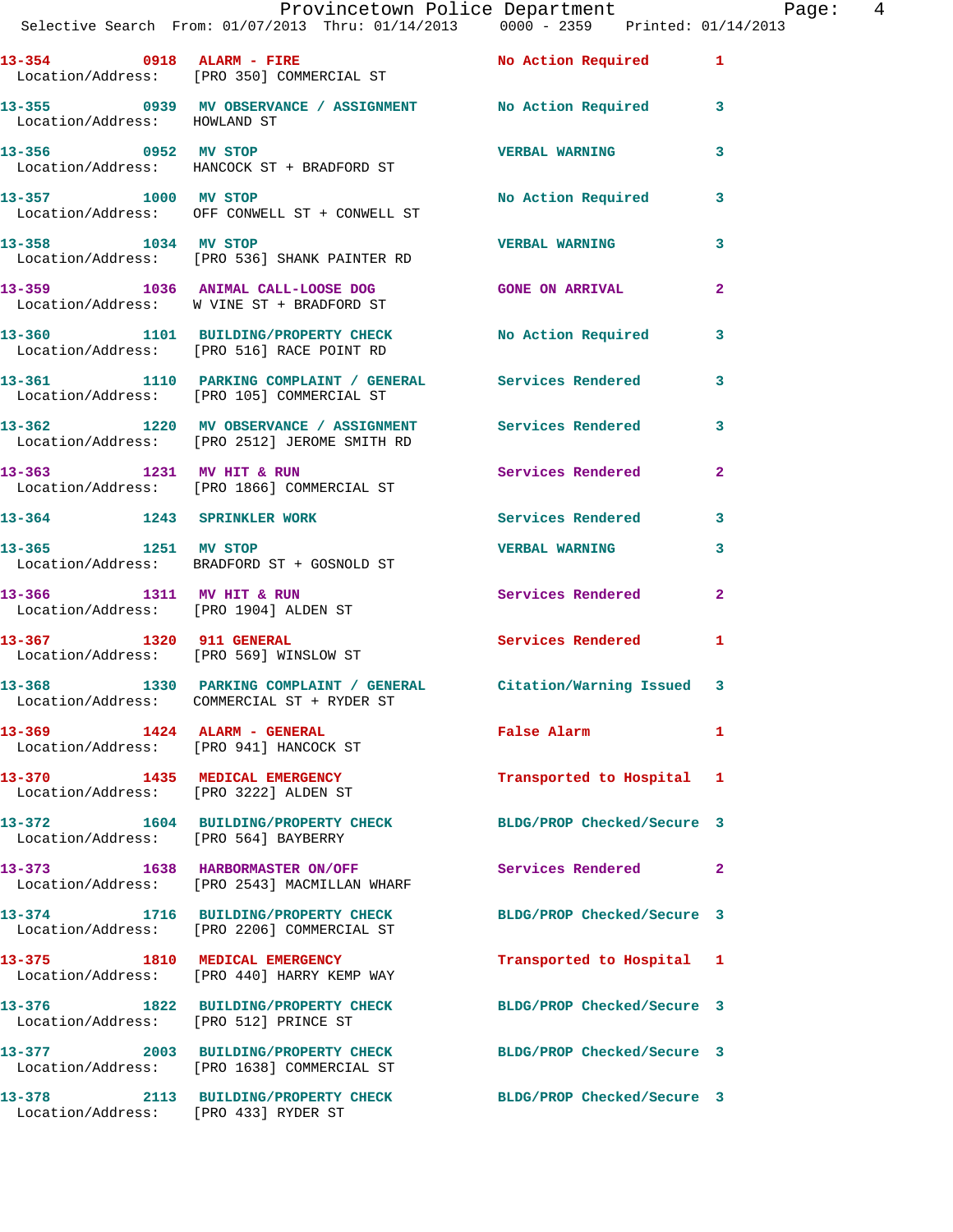|                                       | Provincetown Police Department Page: 5<br>Selective Search From: 01/07/2013 Thru: 01/14/2013 0000 - 2359 Printed: 01/14/2013 |                           |    |  |
|---------------------------------------|------------------------------------------------------------------------------------------------------------------------------|---------------------------|----|--|
|                                       | 13-379 2206 BUILDING/PROPERTY CHECK BLDG/PROP Checked/Secure 3<br>Location/Address: [PRO 16] BRADFORD ST                     |                           |    |  |
| Location/Address: [PRO 3287] ROUTE 6  | 13-380 2210 BUILDING/PROPERTY CHECK BLDG/PROP Checked/Secure 3                                                               |                           |    |  |
|                                       | 13-381 2217 BUILDING/PROPERTY CHECK BLDG/PROP Checked/Secure 3<br>Location/Address: [PRO 3004] BRADFORD ST                   |                           |    |  |
|                                       | 13-382 2320 BUILDING/PROPERTY CHECK BLDG/PROP Checked/Secure 3<br>Location/Address: [PRO 545] SHANKPAINTER RD                |                           |    |  |
|                                       | 13-383 2323 BUILDING/PROPERTY CHECK BLDG/PROP Checked/Secure 3<br>Location/Address: [PRO 530] SHANKPAINTER RD                |                           |    |  |
| Location/Address: [PRO 2521] ROUTE 6  | 13-385 2341 MV OBSERVANCE / ASSIGNMENT Services Rendered 3                                                                   |                           |    |  |
|                                       | 13-384 2351 MV OBSERVANCE / ASSIGNMENT Services Rendered 3<br>Location/Address: [PRO 2577] BRADFORD ST                       |                           |    |  |
| For Date: $01/09/2013$ - Wednesday    |                                                                                                                              |                           |    |  |
|                                       | 13-386 0029 BAR CHECK<br>Location/Address: [PRO 484] MASONIC PL                                                              | LICENSING/NO ACTION 2     |    |  |
|                                       | 13-387 0033 BUILDING/PROPERTY CHECK BLDG/PROP Checked/Secure 3<br>Location/Address: [PRO 175] COMMERCIAL ST                  |                           |    |  |
| Refer To Arrest: 13-4-AR              | 13-388 0043 MV STOP/ARREST OUI Arrest(s) Made 3<br>Location/Address: [PRO 3004] BRADFORD ST                                  |                           |    |  |
|                                       | 13-389 0201 MV STOP<br>Location: [PRO 3672] TOWN LINE                                                                        | Citation/Warning Issued 3 |    |  |
|                                       | 13-390 0219 BUILDING/PROPERTY CHECK BLDG/PROP Checked/Secure 3<br>Location/Address: [PRO 440] HARRY KEMP WAY                 |                           |    |  |
|                                       | 13-391 0234 ANIMAL CALL<br>Location/Address: [PRO 606] CONWELL ST                                                            | Could Not Locate 2        |    |  |
| Location/Address: [PRO 3287] ROUTE 6  | 13-392 0246 BUILDING/PROPERTY CHECK BLDG/PROP Checked/Secure 3                                                               |                           |    |  |
|                                       | 13-393 0338 LOBBY TRAFFIC<br>Location/Address: [PRO 542] SHANK PAINTER RD                                                    | Services Rendered 2       | 19 |  |
|                                       | 13-394 0413 BUILDING/PROPERTY CHECK BLDG/PROP Checked/Secure 3<br>Location/Address: [PRO 488] MAYFLOWER ST                   |                           |    |  |
|                                       | 13-395 0420 BUILDING/PROPERTY CHECK BLDG/PROP Checked/Secure 3<br>Location/Address: [PRO 516] RACE POINT RD                  |                           |    |  |
|                                       | 13-396 0421 BUILDING/PROPERTY CHECK BLDG/PROP Checked/Secure 3<br>Location/Address: [PRO 306] COMMERCIAL ST                  |                           |    |  |
| Location/Address: BRADFORD ST         | 13-397 0515 MV OBSERVANCE / ASSIGNMENT Services Rendered 3                                                                   |                           |    |  |
|                                       | 13-398 0602 BUILDING/PROPERTY CHECK BLDG/PROP Checked/Secure 3<br>Location/Address: [PRO 444] HIGH POLE HILL                 |                           |    |  |
| Location/Address: [PRO 512] PRINCE ST | 13-399 0602 BUILDING/PROPERTY CHECK BLDG/PROP Checked/Secure 3                                                               |                           |    |  |
|                                       | 13-401 0605 MV OBSERVANCE / ASSIGNMENT Services Rendered 3<br>Location/Address: [PRO 1922] SHANKPAINTER RD                   |                           |    |  |
|                                       | 13-400 0606 BUILDING/PROPERTY CHECK Services Rendered 3                                                                      |                           |    |  |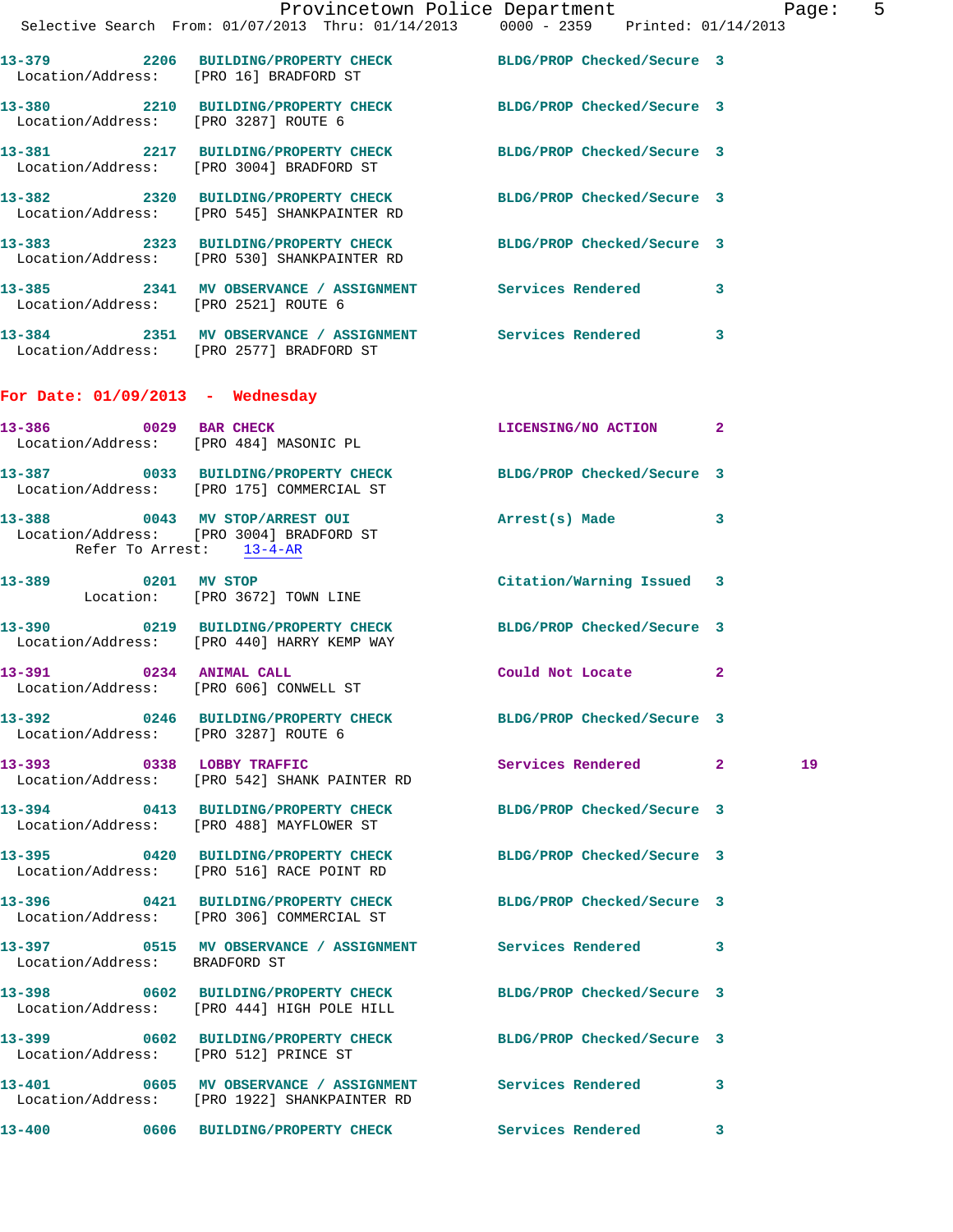|                                      | Provincetown Police Department Page: 6<br>Selective Search From: 01/07/2013 Thru: 01/14/2013 0000 - 2359 Printed: 01/14/2013 |                            |              |
|--------------------------------------|------------------------------------------------------------------------------------------------------------------------------|----------------------------|--------------|
|                                      | Location/Address: [PRO 2490] PROVINCELANDS RD                                                                                |                            |              |
|                                      | 13-402 0736 H/M ON/OFF DUTY<br>Location/Address: [PRO 3259] MACMILLAN WHARF                                                  | Services Rendered 2        |              |
| Location/Address: [PRO 3287] ROUTE 6 | 13-403 0740 BUILDING/PROPERTY CHECK BLDG/PROP Checked/Secure 3                                                               |                            |              |
|                                      | 13-404 0753 PROPERTY CHECK REQUEST Services Rendered 3<br>Location/Address: [PRO 357] COMMERCIAL ST                          |                            |              |
|                                      | 13-405 0804 BUILDING/PROPERTY CHECK BLDG/PROP Checked/Secure 3<br>Location/Address: [PRO 2898] JEROME SMITH RD               |                            |              |
| Location/Address: [PRO 571] ALDEN ST | 13-406 0829 BUILDING/PROPERTY CHECK BLDG/PROP Checked/Secure 3                                                               |                            |              |
|                                      | 13-407 0913 AMB 197 OUT OF SERVICE Services Rendered 3<br>Location/Address: [PRO 542] SHANK PAINTER RD                       |                            |              |
|                                      | 13-408 0924 UNDERGROUND BAR/LIC. SUSP. Services Rendered<br>Location/Address: [PRO 3443] COMMERCIAL ST                       |                            | 3            |
|                                      | 13-409 1003 SERVICE CALL<br>Location/Address: [PRO 306] COMMERCIAL ST                                                        | Services Rendered          | 3            |
|                                      | 13-410 1013 PET PANTRY<br>Location/Address: [PRO 285] COMMERCIAL ST                                                          | Services Rendered          | $\mathbf{2}$ |
|                                      | 13-411 1024 ASSIST CITIZEN/LOCKOUT<br>Location/Address: [PRO 1726] WINSLOW ST                                                | Services Rendered 3        |              |
|                                      | 13-412 1106 BUILDING/PROPERTY CHECK<br>Location/Address: [PRO 444] HIGH POLE HILL                                            | BLDG/PROP Checked/Secure 3 |              |
|                                      | 13-413 1139 BUILDING/PROPERTY CHECK BLDG/PROP Checked/Secure 3<br>Location/Address: [PRO 3317] CEMETERY RD                   |                            |              |
|                                      | 13-414 1223 PARK, WALK & TALK<br>Location/Address: [PRO 105] COMMERCIAL ST                                                   | Services Rendered          | $\mathbf{2}$ |
| 13-415                               | 1251 ABANDONED BIKE<br>Location/Address: [PRO 1211] COMMERCIAL ST                                                            | Services Rendered          | $\mathbf{2}$ |
|                                      | 13-416 1314 BUILDING/PROPERTY CHECK BLDG/PROP Checked/Secure 3<br>Location/Address: [PRO 2206] COMMERCIAL ST                 |                            |              |
|                                      | 13-417 1320 PET PANTRY<br>Location/Address: [PRO 3335] COMMERCIAL ST                                                         | Services Rendered          | $\mathbf{2}$ |
| 13-418 1334 MV STOP                  | Location/Address: [PRO 2656] COMMERCIAL ST                                                                                   | <b>VERBAL WARNING</b>      | 3            |
| Location/Address: [PRO 2513] ROUTE 6 | 13-419 1351 MV OBSERVANCE / ASSIGNMENT Services Rendered                                                                     |                            | 3            |
|                                      | 13-420 1422 BUILDING/PROPERTY CHECK BLDG/PROP Checked/Secure 3<br>Location/Address: [PRO 3318] CEMETERY RD                   |                            |              |
|                                      | 13-421 1428 KOI POND/LOW WATER LEVELS Services Rendered<br>Location/Address: [PRO 154] COMMERCIAL ST                         |                            | $\mathbf{2}$ |
|                                      | 13-422 1600 911 GENERAL<br>Location/Address: [PRO 515] RACE POINT RD                                                         | SPOKEN TO                  | 1            |
|                                      | 13-425 1639 BUILDING/PROPERTY CHECK BLDG/PROP Checked/Secure 3<br>Location/Address: [PRO 3259] MACMILLAN                     |                            |              |
| Location/Address: BRADFORD ST        | 13-426 1649 MEDICAL EMERGENCY PATIENT REFUSAL                                                                                |                            | $\mathbf{1}$ |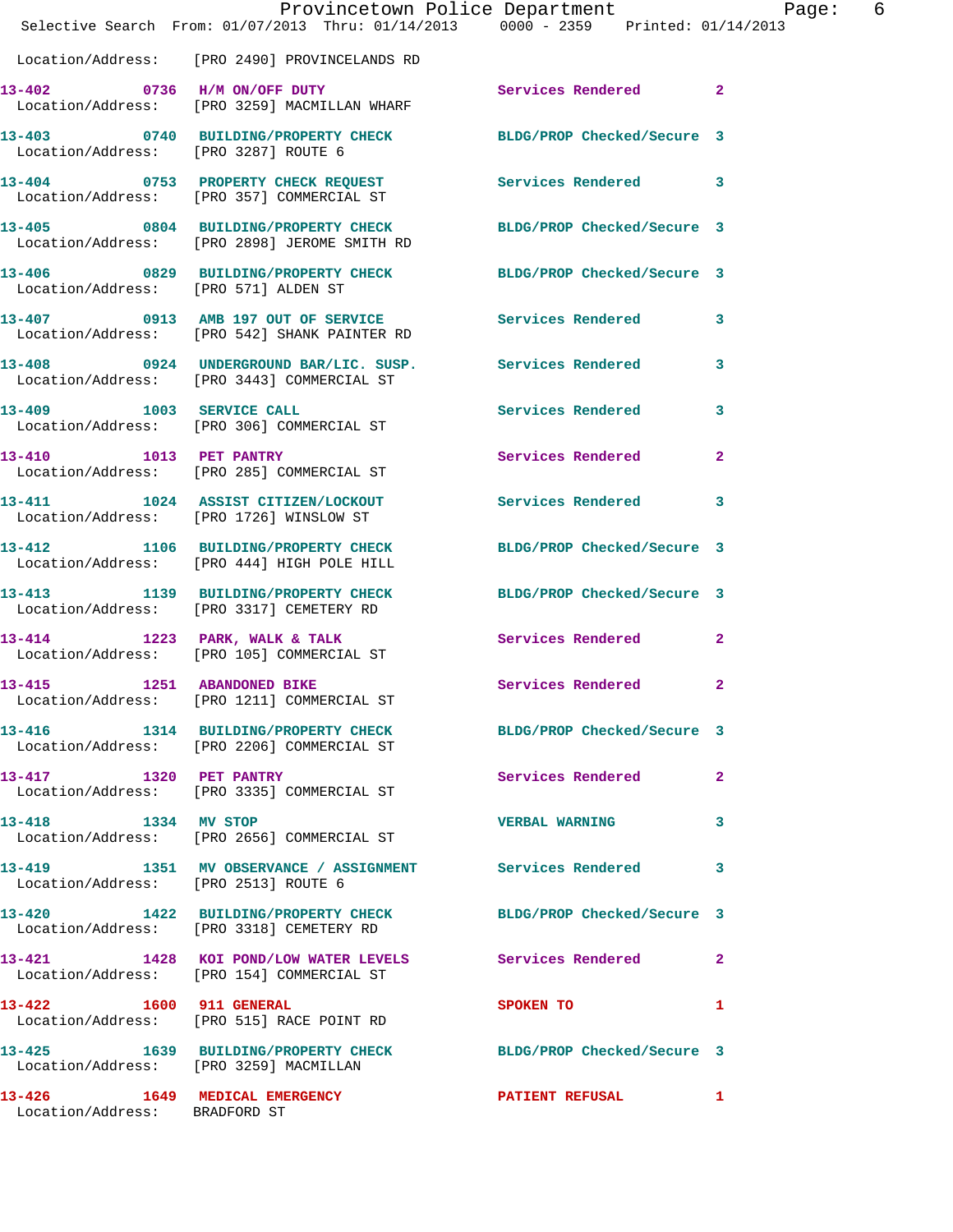|                                                     | Provincetown Police Department Page:<br>Selective Search From: 01/07/2013 Thru: 01/14/2013   0000 - 2359   Printed: 01/14/2013 |                            | 7            |
|-----------------------------------------------------|--------------------------------------------------------------------------------------------------------------------------------|----------------------------|--------------|
|                                                     | 13-427 1654 911 GENERAL<br>Location/Address: [PRO 3222] ALDEN ST                                                               | Services Rendered 1        |              |
| 13-428 1753 MV STOP<br>Location/Address: NELSON AVE |                                                                                                                                | VERBAL WARNING 3           |              |
| 13-429 1803 MV DISABLED                             | Location/Address: [PRO 2490] PROVINCELANDS RD                                                                                  | Services Rendered          | $\mathbf{2}$ |
| 13-430 1829 HAZARDS                                 | Location/Address: [PRO 146] COMMERCIAL ST                                                                                      | Services Rendered          | $\mathbf{2}$ |
|                                                     | 13-431 1900 DR ORDERED TRANSPORT<br>Location/Address: [PRO 3222] ALDEN ST                                                      | Transported to Hospital 1  |              |
|                                                     | 13-433 1922 BUILDING/PROPERTY CHECK BLDG/PROP Checked/Secure 3<br>Location/Address: [PRO 1638] COMMERCIAL ST                   |                            |              |
|                                                     | 13-435 2011 COMPLAINT/CIVIL MATTER Services Rendered 3<br>Location/Address: [PRO 2100] SMALLS CT                               |                            |              |
|                                                     | 13-434 2014 BUILDING/PROPERTY CHECK BLDG/PROP Checked/Secure 3<br>Location/Address: [PRO 175] COMMERCIAL ST                    |                            |              |
|                                                     | 13-436 2100 BUILDING/PROPERTY CHECK BLDG/PROP Checked/Secure 3<br>Location/Address: [PRO 2898] JEROME SMITH RD                 |                            |              |
|                                                     | 13-437 2103 BUILDING/PROPERTY CHECK BLDG/PROP Checked/Secure 3<br>Location/Address: [PRO 2206] COMMERCIAL ST                   |                            |              |
| 13-438 2131 MV STOP                                 | Location/Address: [PRO 2513] ROUTE 6                                                                                           | VERBAL WARNING 3           |              |
| Location/Address: [PRO 16] BRADFORD ST              | 13-439 2206 BUILDING/PROPERTY CHECK BLDG/PROP Checked/Secure 3                                                                 |                            |              |
|                                                     | 13-440 2222 BUILDING/PROPERTY CHECK BLDG/PROP Checked/Secure 3<br>Location/Address: [PRO 3259] MACMILLAN                       |                            |              |
|                                                     | 13-441 2251 MISSING DOG<br>Location/Address: [PRO 684] ATKINS MAYO RD                                                          | Services Rendered 2        |              |
|                                                     | 13-442 2349 BUILDING/PROPERTY CHECK BLDG/PROP Checked/Secure 3<br>Location/Address: [PRO 3259] MACMILLAN                       |                            |              |
| 13-443 2353 MV DISABLED                             | Location/Address: [PRO 2737] COMMERCIAL ST                                                                                     | SPOKEN TO                  | $\mathbf{2}$ |
| For Date: $01/10/2013$ - Thursday                   |                                                                                                                                |                            |              |
|                                                     | 13-444 0006 BUILDING/PROPERTY CHECK BLDG/PROP Checked/Secure 3<br>Location/Address: [PRO 175] COMMERCIAL ST                    |                            |              |
| $13 - 445$                                          | 0032 MV OBSERVANCE / ASSIGNMENT Services Rendered 3<br>Location/Address: BRADFORD ST + RYDER ST                                |                            |              |
|                                                     | 13-446 0049 BUILDING/PROPERTY CHECK<br>Location/Address: [PRO 3296] SHANKPAINTER RD                                            | BLDG/PROP Checked/Secure 3 |              |
| $13 - 447$                                          | 0052 BUILDING/PROPERTY CHECK BLDG/PROP Checked/Secure 3<br>Location/Address: [PRO 1778] SHANKPAINTER RD                        |                            |              |
| 13-448 0105 LOBBY TRAFFIC                           | Location/Address: [PRO 542] SHANK PAINTER RD                                                                                   | Services Rendered 2        | 14           |
| 13-449                                              | 0106 BUILDING/PROPERTY CHECK BLDG/PROP Checked/Secure 3<br>Location/Address: [PRO 357] COMMERCIAL ST                           |                            |              |
| 13-450                                              | 0121 BUILDING/PROPERTY CHECK BLDG/PROP Checked/Secure 3                                                                        |                            |              |

Location/Address: [PRO 306] COMMERCIAL ST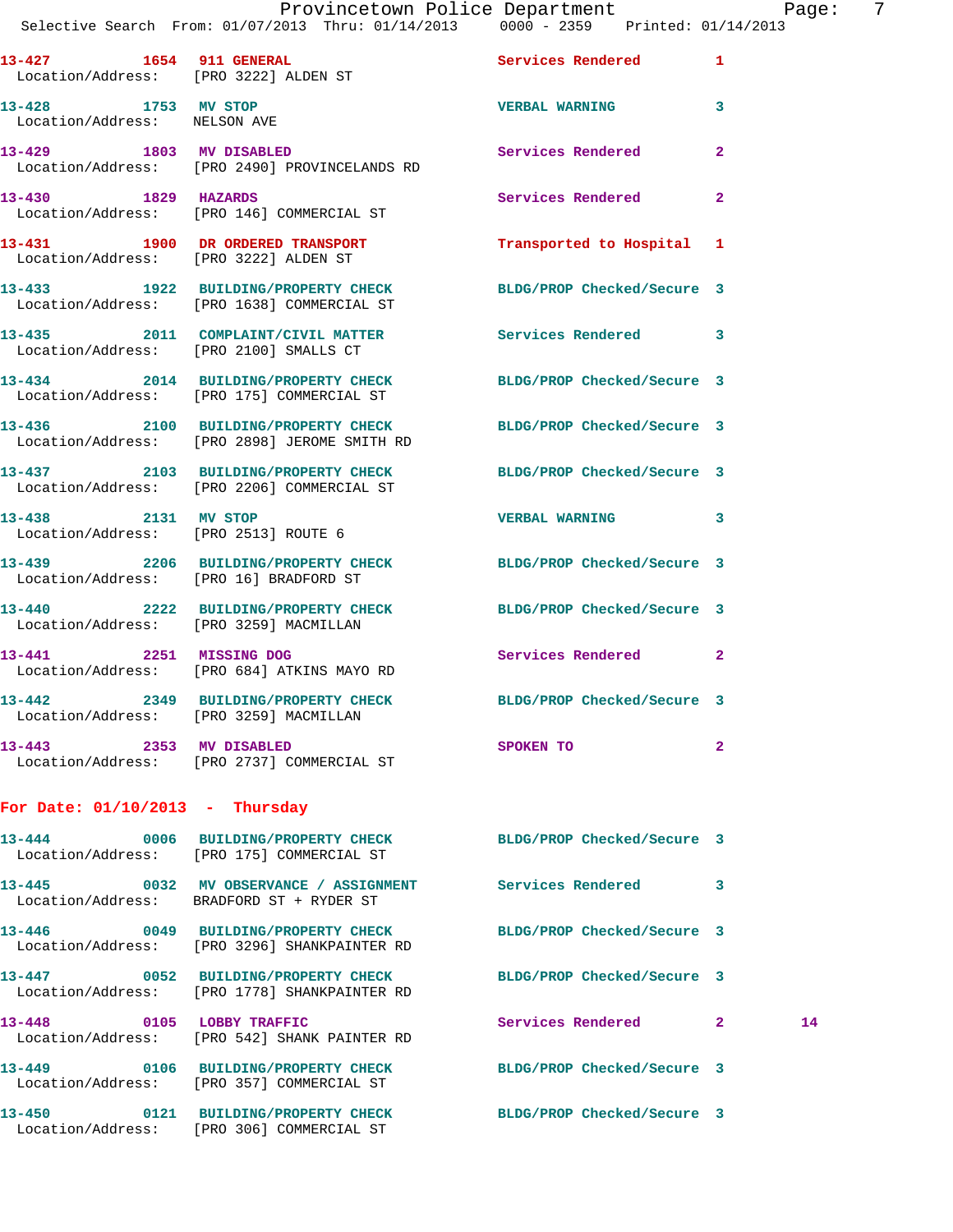|                                                                     | 13-451 0132 MV DISABLED<br>Location/Address: [PRO 2737] COMMERCIAL ST                                      | SPOKEN TO                  | $\mathbf{2}$   |
|---------------------------------------------------------------------|------------------------------------------------------------------------------------------------------------|----------------------------|----------------|
|                                                                     | 13-452 0435 BUILDING/PROPERTY CHECK<br>Location/Address: [PRO 545] SHANK PAINTER RD                        | BLDG/PROP Checked/Secure 3 |                |
|                                                                     | 13-453 0545 BUILDING/PROPERTY CHECK<br>Location/Address: [PRO 1646] WINSLOW ST                             | BLDG/PROP Checked/Secure 3 |                |
|                                                                     | 13-454 0613 BUILDING/PROPERTY CHECK<br>Location/Address: [PRO 488] MAYFLOWER AVE                           | BLDG/PROP Checked/Secure 3 |                |
|                                                                     | 13-455 0701 ENG 199/OUT OF SERVICE<br>Location/Address: [PRO 1892] SHANK PAINTER RD                        | Services Rendered          | 3              |
|                                                                     | 13-456 0740 MV OBSERVANCE / ASSIGNMENT<br>Location/Address: BRADFORD ST + HOWLAND ST                       | Services Rendered          | 3              |
|                                                                     | 13-457 0822 FOUND BLACK WALLET<br>Location/Address: [PRO 542] SHANK PAINTER RD                             | Services Rendered          | 3              |
| 13-458 0825 MEDICAL EMERGENCY                                       | Location/Address: [PRO 959] JEROME SMITH RD                                                                | Transported to Hospital 1  |                |
| 13-459 0832 FIRE DRILL                                              | Location/Address: [PRO 440] HARRY KEMP WAY                                                                 | Services Rendered 1        |                |
| 13-460 0835 H/M ON/OFF DUTY                                         | Location/Address: [PRO 3259] MACMILLAN WHARF                                                               | Services Rendered          | $\overline{a}$ |
|                                                                     | 13-461 0837 BUILDING/PROPERTY CHECK<br>Location/Address: [PRO 2206] COMMERCIAL ST                          | BLDG/PROP Checked/Secure 3 |                |
| Location/Address: [PRO 2513] ROUTE 6                                | 13-462 0900 MV OBSERVANCE / ASSIGNMENT                                                                     | Services Rendered          | 3              |
|                                                                     | 13-463 0922 ASSIST CITIZEN<br>Location/Address: [PRO 395] COMMERCIAL ST                                    | Services Rendered          | 3              |
| 13-464 0931 ALARM TESTING<br>Location/Address: [PRO 606] CONWELL ST |                                                                                                            | Services Rendered          | 1              |
| 13-465 0947 LANDLORD/TENANT                                         | Location/Address: [PRO 542] SHANK PAINTER RD                                                               | Services Rendered          | $\mathbf{2}$   |
| 13-466                                                              | 0951 PARKING COMPLAINT / GENERAL Services Rendered<br>Location/Address: [PRO 105] COMMERCIAL ST            |                            | 3 <sup>1</sup> |
| $13-467$ $1024$ $ALARM - GENERAL$                                   | Location/Address: [PRO 2331] TELEGRAPH HILL RD                                                             | No Action Required         | $\mathbf{1}$   |
| 13-468 1027 TTY TEST CALL                                           | Location/Address: [PRO 542] SHANK PAINTER RD                                                               | Services Rendered 1        |                |
|                                                                     | 13-469 1156 MEDICAL EMERGENCY<br>Location/Address: [PRO 3136] RACE POINT RD                                | <b>PATIENT REFUSAL</b>     | 1              |
| 13-470 1243 ALARM - GENERAL<br>Location/Address: COMMERCIAL ST      |                                                                                                            | <b>False Alarm</b>         | $\mathbf{1}$   |
| 13-471 1246 MEDICAL EMERGENCY                                       | Location/Address: [PRO 542] BRADFORD ST                                                                    | Transported to Hospital 1  |                |
|                                                                     | 13-472 1426 LOST BLACK WALLET<br>Location/Address: [PRO 542] SHANK PAINTER RD                              | Services Rendered 3        |                |
|                                                                     | 13-473 1609 BUILDING/PROPERTY CHECK BLDG/PROP Checked/Secure 3<br>Location/Address: [PRO 3317] CEMETERY RD |                            |                |
|                                                                     | 13-474 1718 BUILDING/PROPERTY CHECK                                                                        | BLDG/PROP Checked/Secure 3 |                |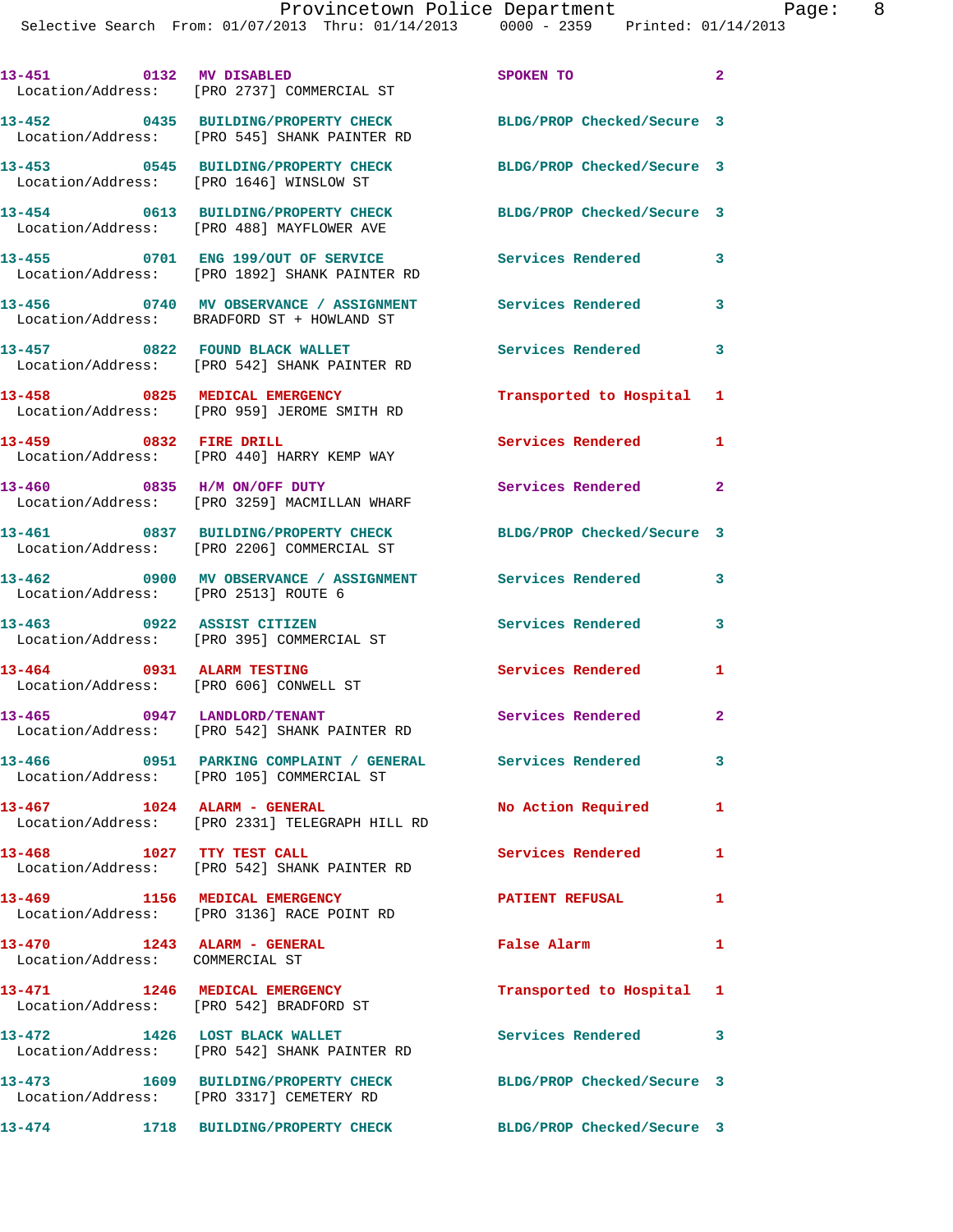|                                                   | Provincetown Police Department Page: 9<br>Selective Search From: 01/07/2013 Thru: 01/14/2013 0000 - 2359 Printed: 01/14/2013 |                                             |              |  |
|---------------------------------------------------|------------------------------------------------------------------------------------------------------------------------------|---------------------------------------------|--------------|--|
|                                                   | Location/Address: [PRO 488] MAYFLOWER ST                                                                                     |                                             |              |  |
|                                                   | 13-475 1739 MV OBSERVANCE / ASSIGNMENT Services Rendered 3<br>Location/Address: [PRO 3257] SHANKPAINTER RD                   |                                             |              |  |
| 13-476 1754 MV STOP                               | Location/Address: [PRO 3296] SHANK PAINTER RD                                                                                | <b>VERBAL WARNING</b>                       | 3            |  |
|                                                   | 13-477 1809 BUILDING/PROPERTY CHECK BLDG/PROP Checked/Secure 3<br>Location/Address: [PRO 3259] MACMILLAN                     |                                             |              |  |
|                                                   | 13-478 1836 BUILDING/PROPERTY CHECK BLDG/PROP Checked/Secure 3<br>Location/Address: [PRO 530] SHANKPAINTER RD                |                                             |              |  |
| 13-479 1901 COMPLAINT                             | Location/Address: [PRO 1614] PEARL ST + COMMERCIAL ST                                                                        | Services Rendered 3                         |              |  |
|                                                   | 13-480 1956 BUILDING/PROPERTY CHECK BLDG/PROP Checked/Secure 3<br>Location/Address: [PRO 519] RACE POINT RD                  |                                             |              |  |
|                                                   | 13-481 2015 MV OBSERVANCE / ASSIGNMENT Services Rendered 3<br>Location/Address: [PRO 2577] BRADFORD ST                       |                                             |              |  |
|                                                   | 13-482 2035 BUILDING/PROPERTY CHECK BLDG/PROP Checked/Secure 3<br>Location/Address: [PRO 306] COMMERCIAL ST                  |                                             |              |  |
| 13-483 2048 MV STOP<br>Location/Address: RYDER ST |                                                                                                                              | <b>VERBAL WARNING</b>                       | 3            |  |
|                                                   | 13-484 2158 BUILDING/PROPERTY CHECK BLDG/PROP Checked/Secure 3<br>Location/Address: [PRO 182] COMMERCIAL ST                  |                                             |              |  |
|                                                   | 13-485 2217 BUILDING/PROPERTY CHECK BLDG/PROP Checked/Secure 3<br>Location/Address: [PRO 545] SHANKPAINTER RD                |                                             |              |  |
| For Date: $01/11/2013$ - Friday                   |                                                                                                                              |                                             |              |  |
|                                                   | 13-486 0015 BUILDING/PROPERTY CHECK BLDG/PROP Checked/Secure 3<br>Location/Address: [PRO 306] COMMERCIAL ST                  |                                             |              |  |
|                                                   | 13-487 0055 MV OBSERVANCE / ASSIGNMENT Services Rendered 3<br>Location/Address: [PRO 3004] BRADFORD ST                       |                                             |              |  |
|                                                   | 13-488 0057 BUILDING/PROPERTY CHECK BLDG/PROP Checked/Secure 3<br>Location/Address: [PRO 341] COMMERCIAL ST                  |                                             |              |  |
| Location/Address: HARRY KEMP WAY                  | 13-489 0057 MEDICAL EMERGENCY Transported to Hospital 1                                                                      |                                             |              |  |
|                                                   | 13-490 0118 BUILDING/PROPERTY CHECK BLDG/PROP Checked/Secure 3<br>Location/Address: [PRO 105] COMMERCIAL ST                  |                                             |              |  |
|                                                   | 13-492 0122 MV OBSERVANCE / ASSIGNMENT Services Rendered 3<br>Location/Address: [PRO 2577] BRADFORD ST                       |                                             |              |  |
|                                                   | 13-493 0152 LOBBY TRAFFIC<br>Location/Address: [PRO 542] SHANK PAINTER RD                                                    | Services Rendered 2                         | 16           |  |
| Location/Address: COMMERCIAL ST                   | 13-494 0219 PARKING COMPLAINT / GENERAL Citation/Warning Issued 3                                                            |                                             |              |  |
|                                                   | 13-495 0221 BUILDING/PROPERTY CHECK BLDG/PROP Checked/Secure 3<br>Location/Address: [PRO 357] COMMERCIAL ST                  |                                             |              |  |
|                                                   | 13-496 0226 BUILDING/PROPERTY CHECK BLDG/PROP Checked/Secure 3<br>Location/Address: [PRO 3296] SHANKPAINTER RD               |                                             |              |  |
|                                                   | 13-497 0258 ALARM - FIRE<br>Location/Address: [PRO 3430] COMMERCIAL ST                                                       | False Alarm <b>Exercise Service Service</b> | $\mathbf{1}$ |  |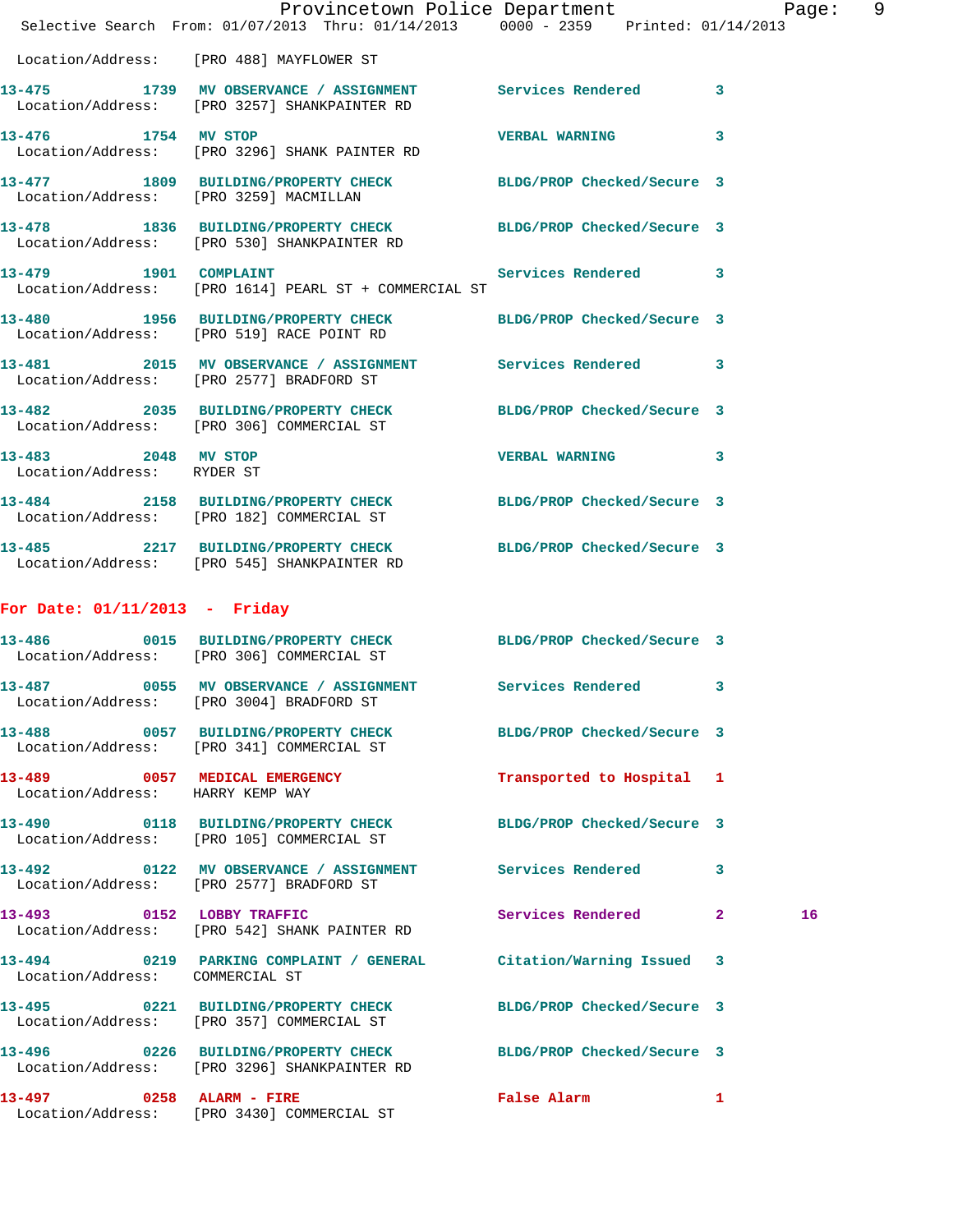|                                                          | Provincetown Police Department Page: 10<br>Selective Search From: $01/07/2013$ Thru: $01/14/2013$ $0000 - 2359$ Printed: $01/14/2013$ |                           |              |  |
|----------------------------------------------------------|---------------------------------------------------------------------------------------------------------------------------------------|---------------------------|--------------|--|
| Location/Address: [PRO 3287] ROUTE 6                     | 13-498 0314 BUILDING/PROPERTY CHECK BLDG/PROP Checked/Secure 3                                                                        |                           |              |  |
|                                                          | 13-499 0321 BUILDING/PROPERTY CHECK BLDG/PROP Checked/Secure 3<br>Location/Address: [PRO 99] COMMERCIAL ST                            |                           |              |  |
|                                                          | 13-500 0447 BUILDING/PROPERTY CHECK BLDG/PROP Checked/Secure 3<br>Location/Address: [PRO 545] SHANK PAINTER RD                        |                           |              |  |
|                                                          | 13-501 0829 H/M ON/OFF DUTY<br>Location/Address: [PRO 3259] MACMILLAN WHARF                                                           | Services Rendered 2       |              |  |
|                                                          | 13-502 0834 GENERAL INFO                                                                                                              | Services Rendered 3       |              |  |
|                                                          | 13-503 0913 BUILDING/PROPERTY CHECK BLDG/PROP Checked/Secure 3<br>Location/Address: [PRO 3287] ROUTE 6                                |                           |              |  |
|                                                          | 13-504 1039 PARK, WALK & TALK<br>Location: [PRO 3431] LOPES SQUARE                                                                    | Services Rendered 2       |              |  |
|                                                          | 13-505 1052 BUILDING/PROPERTY CHECK BLDG/PROP Checked/Secure 3<br>Incation/Address: [PRO 571] ALDEN ST                                |                           |              |  |
|                                                          | 13-506 1103 MEDICAL EMERGENCY<br>Location/Address: [PRO 922] FORTUNA RD                                                               | Transported to Hospital 1 |              |  |
|                                                          | 13-507 1106 SUSPICIOUS ACTIVITY<br>Location/Address: [PRO 542] SHANK PAINTER RD                                                       | <b>SPOKEN TO</b>          | $\mathbf{2}$ |  |
| 13-508 1115 MV STOP<br>Location/Address: SHANKPAINTER RD |                                                                                                                                       | VERBAL WARNING 3          |              |  |
| Location/Address: [PRO 1414] PEARL ST                    | 13-510 1133 SUSPICIOUS ACTIVITY Services Rendered 2                                                                                   |                           |              |  |
|                                                          | 13-511 1259 LOST TOYOTA KEY FOB Services Rendered 3<br>Location/Address: [PRO 542] SHANK PAINTER RD                                   |                           |              |  |
|                                                          | 13-512 1400 INJURED SEAGULL<br>Location/Address: BRADFORD ST + STANDISH ST                                                            | Services Rendered         | $\mathbf{2}$ |  |
| $13 - 513$                                               | 1413 FIRECRACKER DISPOSAL Services Rendered 3<br>Location/Address: [PRO 542] SHANK PAINTER RD                                         |                           |              |  |
|                                                          | 13-514 1419 BUILDING/PROPERTY CHECK BLDG/PROP Checked/Secure 3<br>Location/Address: [PRO 2500] COMMERCIAL ST                          |                           |              |  |
|                                                          | 13-515 1420 PET PANTRY<br>Location/Address: [PRO 285] COMMERCIAL ST                                                                   | Services Rendered 2       |              |  |
|                                                          | 13-516 1457 ASSIST CITIZEN<br>Location/Address: [PRO 542] SHANK PAINTER RD                                                            | <b>SPOKEN TO</b>          | 3            |  |
|                                                          | 13-517 1504 FOLLOW UP<br>Location/Address: [PRO 530] SHANK PAINTER RD                                                                 | <b>Services Rendered</b>  | $\mathbf{2}$ |  |
| Location/Address: [PRO 2521] ROUTE 6                     | 13-518 1547 MV OBSERVANCE / ASSIGNMENT Services Rendered 3                                                                            |                           |              |  |
| 13-519 1551 MV STOP                                      | Location: [PRO 3672] TOWN LINE                                                                                                        | VERBAL WARNING 3          |              |  |
|                                                          | 13-520 1628 MV OBSERVANCE / ASSIGNMENT Services Rendered 3<br>Location/Address: [PRO 2577] BRADFORD ST                                |                           |              |  |
| 13-521 1640 MV STOP                                      | Location/Address: CENTER ST + BRADFORD ST                                                                                             | VERBAL WARNING 3          |              |  |
|                                                          | 13-522 1655 MV DISABLED<br>Location/Address: ROUTE 6 + CONWELL ST                                                                     | Services Rendered 2       |              |  |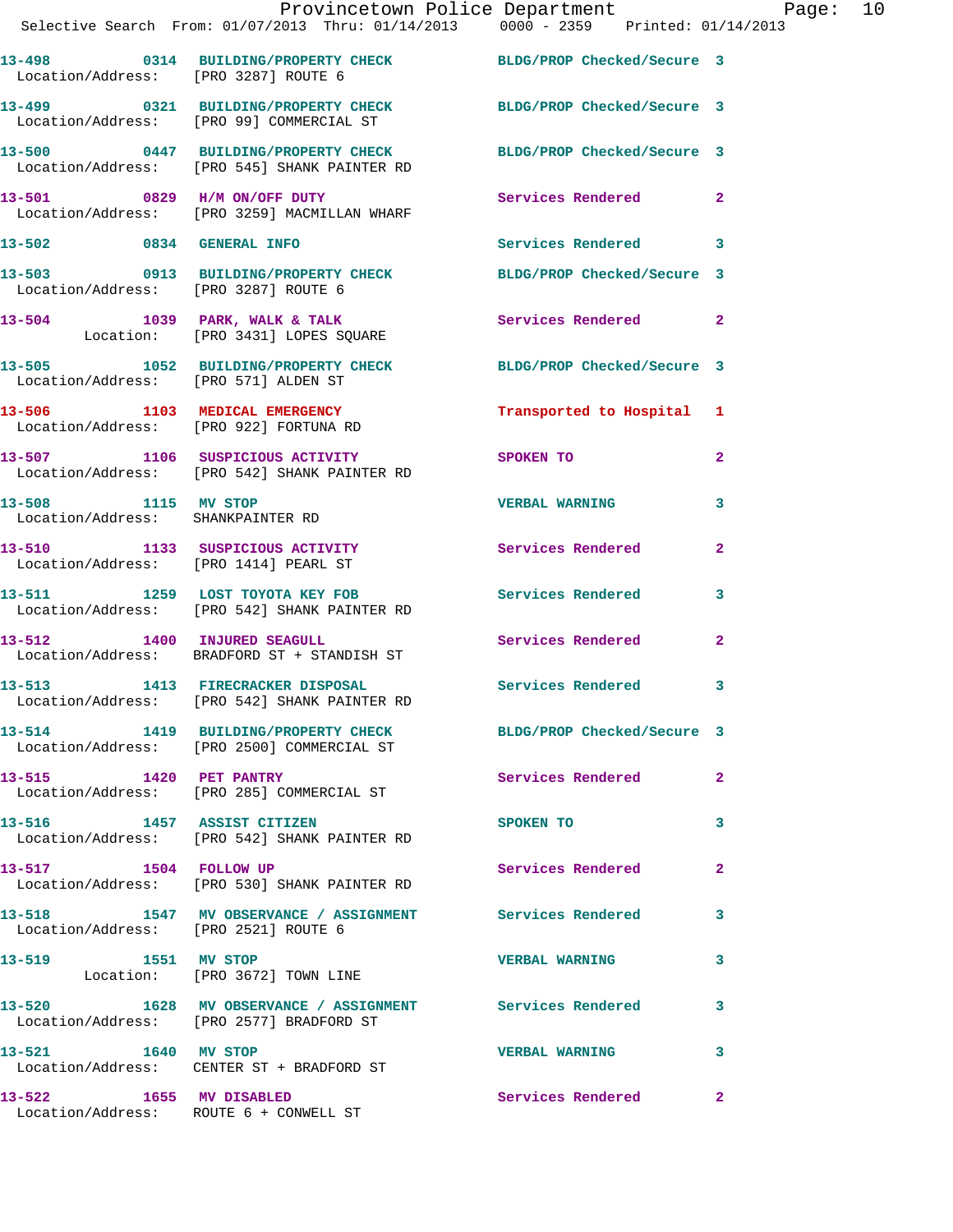|        |      |                                                                  | Provincetown Police Department |                       | Selective Search From: 01/07/2013 Thru: 01/14/2013 0000 - 2359 Printed: 01/14/2013 |
|--------|------|------------------------------------------------------------------|--------------------------------|-----------------------|------------------------------------------------------------------------------------|
| 13–524 | 1711 | MV STOP<br>Location/Address: CARVER ST + BRADFORD ST             |                                | <b>VERBAL WARNING</b> |                                                                                    |
| 13–525 | 1718 | <b>911 GENERAL</b><br>Location/Address: [PRO 3131] COMMERCIAL ST |                                | Services Rendered     |                                                                                    |

**13-526 1746 BUILDING/PROPERTY CHECK BLDG/PROP Checked/Secure 3**  Location/Address: [PRO 1646] WINSLOW ST

Location/Address: [PRO 2898] JEROME SMITH RD

**13-528 1809 SERVE SUMMONS Could Not Locate 3**  Location/Address: [PRO 1626] COMMERCIAL ST

Location/Address: [PRO 306] COMMERCIAL ST

**13-535 2029 HAZARDS Services Rendered 2** 

Location/Address: [PRO 519] RACE POINT RD

Location/Address: [PRO 80] CARVER ST

## **For Date: 01/12/2013 - Saturday**

| $13 - 544$<br>0000                                       | <b>LOBBY TRAFFIC</b><br>Location/Address: [PRO 542] SHANK PAINTER RD      | No Action Required         | $\overline{2}$<br>10 |  |
|----------------------------------------------------------|---------------------------------------------------------------------------|----------------------------|----------------------|--|
| 13-542<br>0049                                           | BUILDING/PROPERTY CHECK<br>Location/Address: [PRO 3030] TIN PAN ALLEY RD  | BLDG/PROP Checked/Secure 3 |                      |  |
| 0051<br>$13 - 543$                                       | MV OBSERVANCE / ASSIGNMENT<br>Location/Address: BRADFORD ST + STANDISH ST | Unfounded                  | 3                    |  |
| 13-545<br>0126<br>Location/Address: [PRO 484] MASONIC PL | MV COMPLAINT                                                              | Unfounded                  | 2                    |  |
| 13-546<br>0129<br>Location/Address: [PRO 2543] MACMILLAN | BUILDING/PROPERTY CHECK                                                   | BLDG/PROP Checked/Secure 3 |                      |  |
| $13 - 547$<br>0154<br>Location/Address:                  | <b>BUILDING/PROPERTY CHECK</b><br>[PRO 2] ALDEN ST                        | BLDG/PROP Checked/Secure 3 |                      |  |

**13-529 1844 MV STOP VERBAL WARNING 3**  Location/Address: [PRO 3430] COMMERCIAL ST

**13-530 1910 BUILDING/PROPERTY CHECK BLDG/PROP Checked/Secure 3** 

**13-531 1914 MEDICAL EMERGENCY PATIENT REFUSAL 1**  Location/Address: [PRO 437] FREEMAN ST

**13-532 1937 BUILDING/PROPERTY CHECK BLDG/PROP Checked/Secure 3**  Location/Address: [PRO 3317] CEMETERY RD

**13-533 2001 MEDICAL EMERGENCY Transported to Hospital 1**  Location/Address: [PRO 1992] COMMERCIAL ST

Location: [PRO 3672] TOWN LINE

**13-536 2041 BUILDING/PROPERTY CHECK BLDG/PROP Checked/Secure 3** 

**13-537 2139 BUILDING/PROPERTY CHECK BLDG/PROP Checked/Secure 3** 

Location/Address: [PRO 530] SHANKPAINTER RD

**13-538 2152 MV OBSERVANCE / ASSIGNMENT Services Rendered 3**  Location/Address: [PRO 2577] BRADFORD ST

13-539 2225 FOUND CLIP **Services Rendered** 3 Location/Address: [PRO 526] RYDER ST EXT

**13-540 2314 BAR CHECK Services Rendered 2** 

**13-541 2331 BUILDING/PROPERTY CHECK BLDG/PROP Checked/Secure 3**  Location/Address: [PRO 2898] JEROME SMITH RD

Page:  $11$ <br>(2013)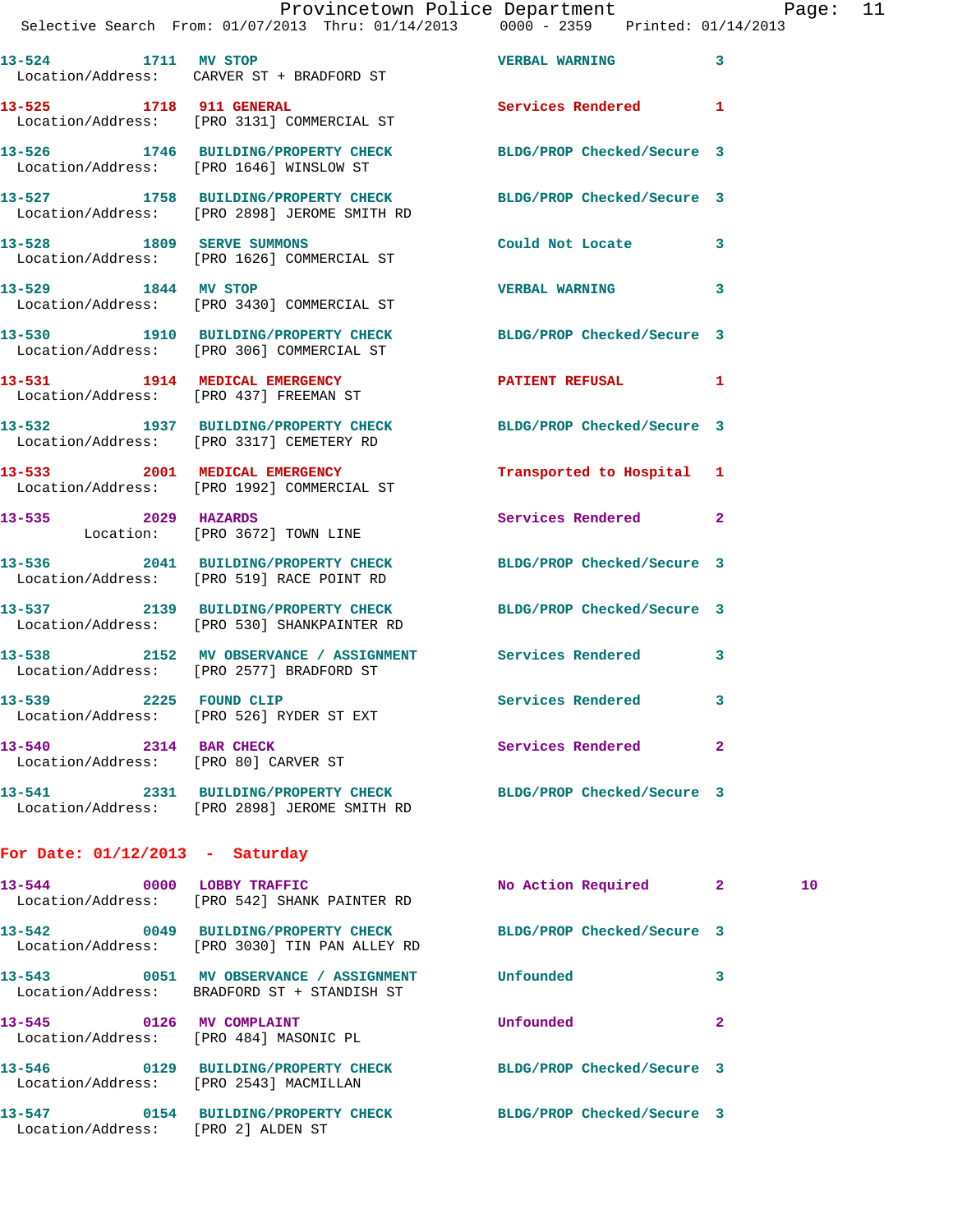|                                                                    | 13-548 0215 MV ACCIDENT<br>Location/Address: [PRO 116] COMMERCIAL ST                                           | Services Rendered 1        |                            |
|--------------------------------------------------------------------|----------------------------------------------------------------------------------------------------------------|----------------------------|----------------------------|
|                                                                    | 13-549 0246 BUILDING/PROPERTY CHECK BLDG/PROP Checked/Secure 3<br>Location/Address: [PRO 516] RACE POINT RD    |                            |                            |
|                                                                    | 13-550 0324 BUILDING/PROPERTY CHECK<br>Location/Address: [PRO 1638] COMMERCIAL ST                              | BLDG/PROP Checked/Secure 3 |                            |
|                                                                    | 13-551 0439 BUILDING/PROPERTY CHECK<br>Location/Address: [PRO 545] SHANKPAINTER RD                             | BLDG/PROP Checked/Secure 3 |                            |
|                                                                    | 13-552 0543 BUILDING/PROPERTY CHECK<br>Location/Address: [PRO 2483] COMMERCIAL ST                              | Services Rendered 3        |                            |
|                                                                    | 13-553 0602 BUILDING/PROPERTY CHECK<br>Location/Address: [PRO 3163] WINTHROP ST                                | BLDG/PROP Checked/Secure 3 |                            |
|                                                                    | 13-554 0734 H/M ON/OFF DUTY<br>Location/Address: [PRO 3259] MACMILLAN WHARF                                    | Services Rendered          | $\overline{\phantom{0}}$ 2 |
| Location/Address: [PRO 3287] ROUTE 6                               | 13-555 0811 BUILDING/PROPERTY CHECK                                                                            | BLDG/PROP Checked/Secure 3 |                            |
|                                                                    | $13-556$ 0905 PARK, WALK & TALK<br>Location/Address: [PRO 2543] MACMILLAN                                      | No Action Required         | $\mathbf{2}$               |
|                                                                    | 13-557 0924 FOLLOW UP<br>Location/Address: [PRO 542] SHANK PAINTER RD                                          | Services Rendered          | $\mathbf{2}$               |
| 13-558 0927 ASSIST CITIZEN<br>Location/Address: SHANKPAINTER RD    |                                                                                                                | Services Rendered 3        |                            |
| 13-559 0938 MEDICAL EMERGENCY<br>Location/Address: SHANKPAINTER RD |                                                                                                                | <b>PATIENT REFUSAL</b>     | 1                          |
|                                                                    | 13-560 0942 BUILDING/PROPERTY CHECK BLDG/PROP Checked/Secure 3<br>Location/Address: [PRO 2898] JEROME SMITH RD |                            |                            |
|                                                                    | 13-561 1009 BUILDING/PROPERTY CHECK<br>Location/Address: [PRO 99] COMMERCIAL ST                                | BLDG/PROP Checked/Secure 3 |                            |
| 13-562                                                             | 1012 BUILDING/PROPERTY CHECK<br>Location/Address: [PRO 2206] COMMERCIAL ST                                     | BLDG/PROP Checked/Secure 3 |                            |
| 13-563 1024 PET PANTRY                                             | Location/Address: [PRO 537] SHANK PAINTER RD                                                                   | Services Rendered          | $\mathbf{2}$               |
| 1034 COMPLAINT<br>13-564                                           | Location/Address: [PRO 563] WEBSTER PL                                                                         | <b>SPOKEN TO</b>           | 3                          |
| Location/Address: [PRO 446] HOWLAND ST                             | 13-565 1107 MV OBSERVANCE / ASSIGNMENT Services Rendered                                                       |                            | 3                          |
| Location/Address: WHORFS CT                                        | 13-566 1134 WATER MAIN BREAK/TIDAL ISSUES Services Rendered                                                    |                            | $\overline{\mathbf{3}}$    |
| 13-567 1137 MV STOP                                                | Location/Address: [PRO 3788] HARRY KEMP WAY                                                                    | <b>VERBAL WARNING</b>      | $\mathbf{3}$               |
| 13–568                                                             | 1147 EAGLE IN TREES<br>Location/Address: [PRO 2518] ROUTE 6                                                    | Could Not Locate 2         |                            |
|                                                                    | 13-569 1338 BUILDING/PROPERTY CHECK BLDG/PROP Checked/Secure 3<br>Location/Address: [PRO 519] RACE POINT RD    |                            |                            |
| 13-570                                                             | 1346 MV OBSERVANCE / ASSIGNMENT Services Rendered 3<br>Location/Address: [PRO 2577] BRADFORD ST                |                            |                            |
| 13-571 1351 MV STOP                                                |                                                                                                                | VERBAL WARNING 3           |                            |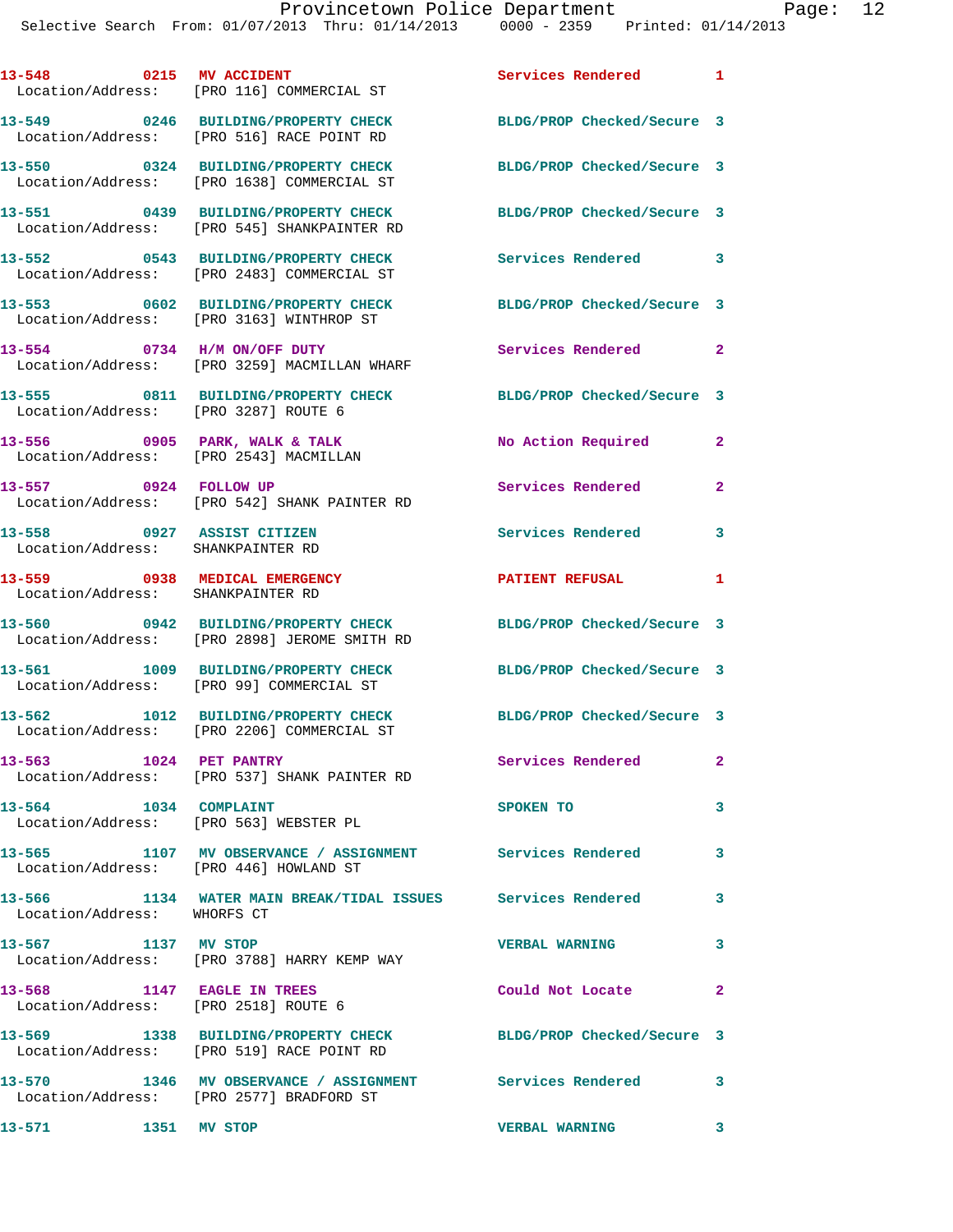|                                                             | Provincetown Police Department Page: 13<br>Selective Search From: 01/07/2013 Thru: 01/14/2013 0000 - 2359 Printed: 01/14/2013 |                            |              |
|-------------------------------------------------------------|-------------------------------------------------------------------------------------------------------------------------------|----------------------------|--------------|
|                                                             | Location/Address: [PRO 730] BRADFORD ST                                                                                       |                            |              |
|                                                             | 13-572 1413 BUILDING/PROPERTY CHECK/OPEN BLDG/PROP Checked/Secure 3<br>Location/Address: [PRO 1054] PILGRIM HEIGHTS RD        |                            |              |
|                                                             | 13-573 1529 MV STOP<br>Location/Address: [PRO 2577] BRADFORD ST                                                               | <b>VERBAL WARNING</b>      | 3            |
|                                                             | 13-574 1601 BUILDING/PROPERTY CHECK BLDG/PROP Checked/Secure 3<br>Location/Address: [PRO 2483] COMMERCIAL ST                  |                            |              |
|                                                             | 13-576 1655 MV COMPLAINT<br>Location/Address: [PRO 2737] COMMERCIAL ST                                                        | <b>GONE ON ARRIVAL</b>     | $\mathbf{2}$ |
|                                                             | 13-577 1721 PARK, WALK & TALK<br>Location/Address: [PRO 356] COMMERCIAL ST                                                    | Services Rendered          | $\mathbf{2}$ |
|                                                             | 13-578 1741 MV COMPLAINT<br>Location/Address: ROUTE 6 + SNAIL RD                                                              | <b>GONE ON ARRIVAL</b>     | $\mathbf{2}$ |
|                                                             | 13-579 1835 BUILDING/PROPERTY CHECK BLDG/PROP Checked/Secure 3<br>Location/Address: [PRO 2206] COMMERCIAL ST                  |                            |              |
|                                                             | 13-580 1857 BUILDING/PROPERTY CHECK BLDG/PROP Checked/Secure 3<br>Location/Address: [PRO 2898] JEROME SMITH RD                |                            |              |
|                                                             | 13-581 1940 MV OBSERVANCE / ASSIGNMENT Services Rendered<br>Location: [PRO 3672] TOWN LINE                                    |                            | 3            |
|                                                             | 13-582 2000 MV STOP<br>Location: [PRO 3672] TOWN LINE                                                                         | VERBAL WARNING 3           |              |
|                                                             | 13-583 2007 LOCKED IN STORE<br>Location/Address: [PRO 1997] COMMERCIAL ST                                                     | <b>Services Rendered</b>   | $\mathbf{2}$ |
|                                                             | 13-584 2017 LOST SMALL PURSE<br>Location/Address: [PRO 105] COMMERCIAL ST                                                     | Services Rendered 3        |              |
|                                                             | 13-585 2053 ALARM - GENERAL<br>Location/Address: [PRO 3298] WEST FRANKLIN ST                                                  | BLDG/PROP Checked/Secure 1 |              |
|                                                             | 13-586 2104 BUILDING/PROPERTY CHECK BLDG/PROP Checked/Secure 3<br>Location/Address: [PRO 3287] ROUTE 6                        |                            |              |
|                                                             | 13-587 2214 BUILDING/PROPERTY CHECK BLDG/PROP Checked/Secure 3<br>Location/Address: [PRO 1638] COMMERCIAL ST                  |                            |              |
| 13-588 2337 MV STOP                                         | Location/Address: COMMERCIAL ST + SNAIL RD                                                                                    | <b>VERBAL WARNING</b>      | 3            |
| 13-589 2340 MV STOP                                         | Location/Address: STANDISH AVE + BRADFORD ST                                                                                  | <b>VERBAL WARNING</b>      | 3            |
|                                                             | Location/Address: CAPTAIN BERTIE RD + SHANK PAINTER RD                                                                        |                            | 3            |
| For Date: $01/13/2013$ - Sunday                             |                                                                                                                               |                            |              |
| 13-591 0002 MV STOP<br>Location/Address: [PRO 2513] ROUTE 6 |                                                                                                                               | Citation/Warning Issued 3  |              |
|                                                             | 13-592 0047 MV OBSERVANCE / ASSIGNMENT Services Rendered<br>Location/Address: BRADFORD ST + RYDER ST                          |                            | 3            |

**13-600 0100 LOBBY TRAFFIC Services Rendered 2 5**  Location/Address: [PRO 542] SHANK PAINTER RD

**13-593 0103 MV OBSERVANCE / ASSIGNMENT Services Rendered 3**  Location/Address: BRADFORD ST + STANDISH ST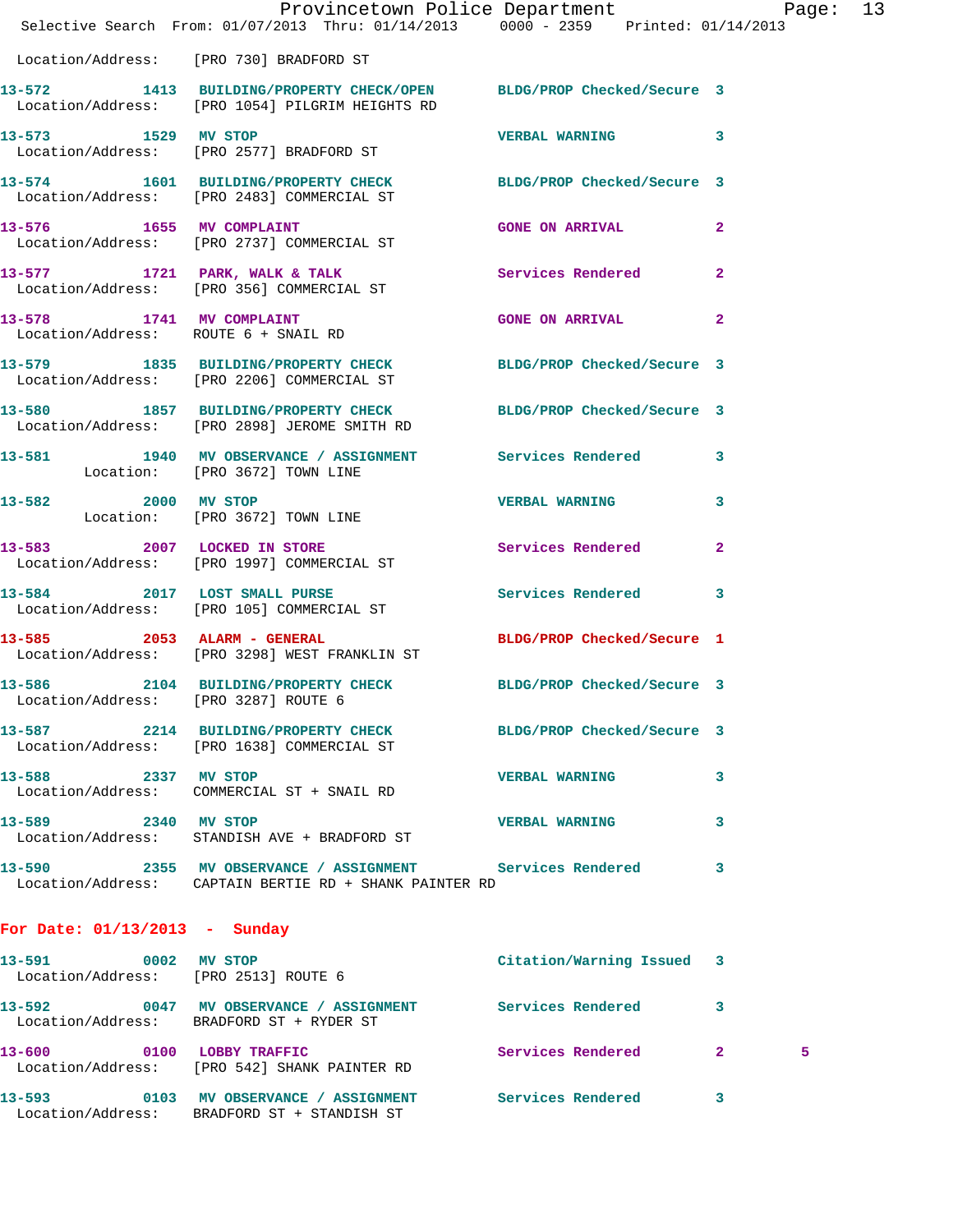|                                        | Provincetown Police Department Page: 14<br>Selective Search From: 01/07/2013 Thru: 01/14/2013   0000 - 2359   Printed: 01/14/2013 |                               |   |
|----------------------------------------|-----------------------------------------------------------------------------------------------------------------------------------|-------------------------------|---|
|                                        | 13-594 0138 BUILDING/PROPERTY CHECK BLDG/PROP Checked/Secure 3<br>Location/Address: [PRO 2898] JEROME SMITH RD                    |                               |   |
|                                        | 13-595 0142 BUILDING/PROPERTY CHECK BLDG/PROP Checked/Secure 3<br>Location/Address: [PRO 519] RACE POINT RD                       |                               |   |
|                                        | 13-596 0236 BUILDING/PROPERTY CHECK BLDG/PROP Checked/Secure 3<br>Location/Address: [PRO 105] COMMERCIAL ST                       |                               |   |
|                                        | 13-597 0326 BUILDING/PROPERTY CHECK BLDG/PROP Checked/Secure 3<br>Location/Address: [PRO 2543] MACMILLAN WHARF                    |                               |   |
| Location/Address: CUDWORTH ST          | 13-598 0425 MEDICAL EMERGENCY Transported to Hospital 1                                                                           |                               |   |
|                                        | 13-599 0446 BUILDING/PROPERTY CHECK BLDG/PROP Checked/Secure 3<br>Location/Address: [PRO 3030] TIN PAN ALLEY RD                   |                               |   |
|                                        | 13-601 0527 ALARM - GENERAL<br>Location/Address: [PRO 37] BRADFORD ST                                                             | BLDG/PROP Checked/Secure 1    |   |
|                                        | 13-602 0535 BUILDING/PROPERTY CHECK BLDG/PROP Checked/Secure 3<br>Location/Address: [PRO 1646] WINSLOW ST                         |                               |   |
|                                        | 13-603 0613 BUILDING/PROPERTY CHECK BLDG/PROP Checked/Secure 3<br>Location/Address: [PRO 3287] ROUTE 6                            |                               |   |
|                                        | 13-604 0728 H/M ON/OFF DUTY<br>Location/Address: [PRO 2543] MACMILLAN WHARF                                                       | No Action Required 2          |   |
|                                        | 13-605 0828 MEDICAL ALARM<br>Location/Address: [PRO 3649] CONWELL ST                                                              | Transported to Hospital 1     |   |
| Location/Address: [PRO 444] HIGH POLE  | 13-606 0834 BUILDING/PROPERTY CHECK BLDG/PROP Checked/Secure 3                                                                    |                               |   |
|                                        | 13-609 0858 PARK, WALK & TALK<br>Location/Address: [PRO 2543] MACMILLAN                                                           | BLDG/PROP Checked/Secure 2    |   |
|                                        | 13-610 0906 BUILDING/PROPERTY CHECK BLDG/PROP Checked/Secure 3<br>Location/Address: [PRO 519] RACE POINT RD                       |                               |   |
|                                        | 13-611 0927 PARK, WALK & TALK<br>Location/Address: [PRO 516] RACE POINT RD                                                        | $\sim$ 2<br>Services Rendered |   |
| Location/Address: [PRO 446] HOWLAND ST | 13-612 0959 MV OBSERVANCE / ASSIGNMENT Services Rendered 3                                                                        |                               |   |
|                                        | 13-613 1018 ASSIST CITIZEN<br>Location/Address: [PRO 1668] WHORFS CT                                                              | Services Rendered 3           |   |
|                                        | 13-614 1038 BUILDING/PROPERTY CHECK BLDG/PROP Checked/Secure 3<br>Location/Address: [PRO 2206] COMMERCIAL ST                      |                               |   |
|                                        | 13-615 1045 BUILDING/PROPERTY CHECK BLDG/PROP Checked/Secure 3<br>Location/Address: [PRO 440] HARRY KEMP WAY                      |                               |   |
| Location/Address: HOWLAND ST           | 13-616 1051 MV OBSERVANCE / ASSIGNMENT Services Rendered 3                                                                        |                               |   |
| 13-617 1055 AFTER HOURS/H.S.           |                                                                                                                                   | Services Rendered 3           |   |
| 1103 MV STOP<br>13-618                 | Location/Address: BRADFORD ST + HOWLAND ST                                                                                        | <b>VERBAL WARNING</b>         | 3 |
|                                        | 13-619 1112 MV OBSERVANCE / ASSIGNMENT Services Rendered 3<br>Location/Address: [PRO 2577] BRADFORD ST                            |                               |   |
| 13-620 1124 MV STOP                    | Location/Address: RYDER ST + COMMERCIAL ST                                                                                        | <b>VERBAL WARNING</b>         | 3 |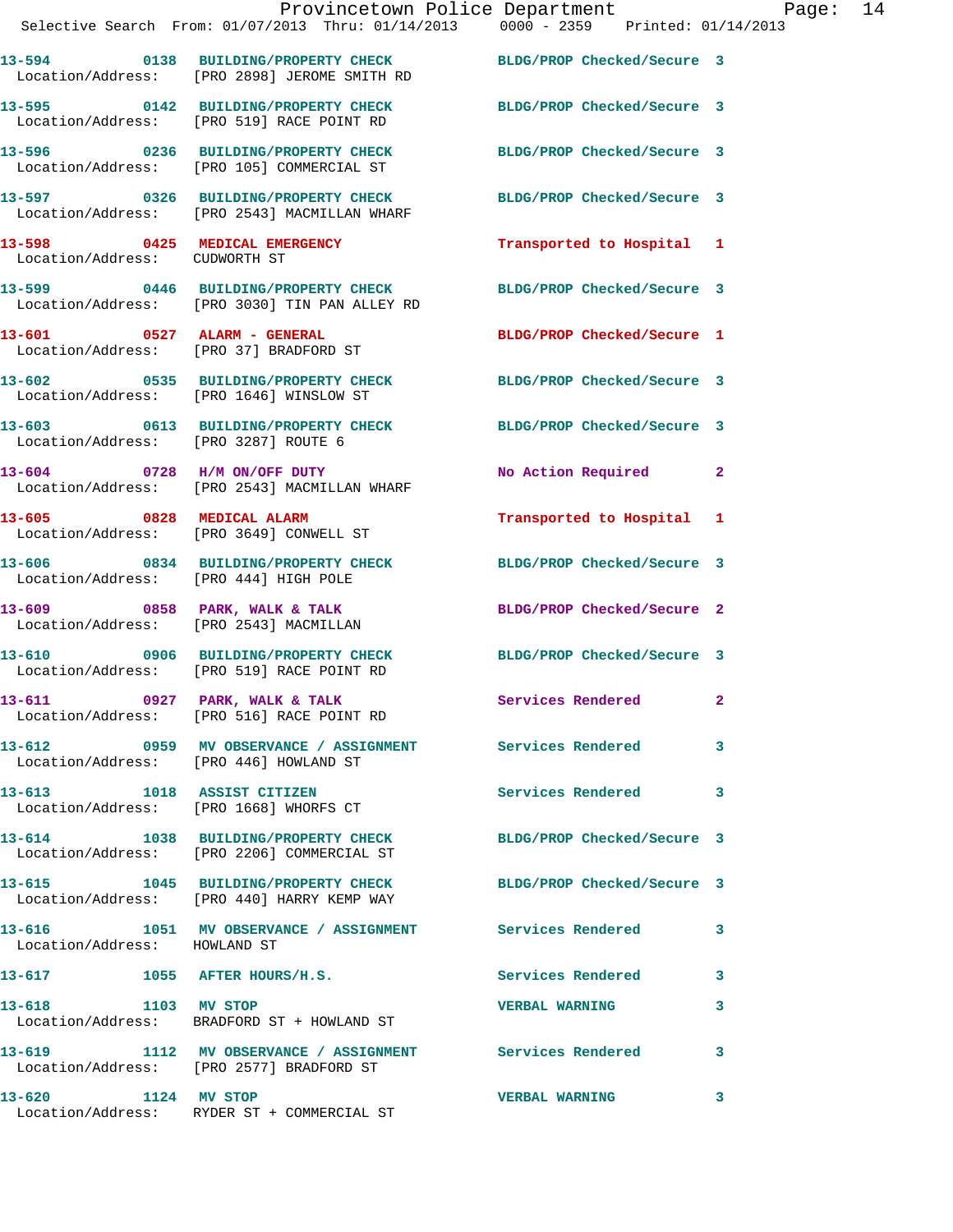|                                  | Provincetown Police Department Page: 15<br>Selective Search From: 01/07/2013 Thru: 01/14/2013 0000 - 2359 Printed: 01/14/2013 |                            |              |  |
|----------------------------------|-------------------------------------------------------------------------------------------------------------------------------|----------------------------|--------------|--|
|                                  | 13-621 1150 BUILDING/PROPERTY CHECK BLDG/PROP Checked/Secure 3<br>Location/Address: [PRO 175] COMMERCIAL ST                   |                            |              |  |
|                                  | 13-622 1157 COMPLAINT<br>Location/Address: [PRO 2512] JEROME SMITH RD                                                         | SPOKEN TO                  | 3            |  |
|                                  | 13-623 1226 BUILDING/PROPERTY CHECK BLDG/PROP Checked/Secure 3<br>Location/Address: [PRO 16] BRADFORD ST                      |                            |              |  |
|                                  | 13-624 1231 MV STOP<br>Location/Address: CARVER CT + BRADFORD ST                                                              | VERBAL WARNING 3           |              |  |
| Location/Address: HARRY KEMP WAY | 13-625 1244 MEDICAL EMERGENCY Transported to Hospital 1                                                                       |                            |              |  |
|                                  | 13-626 1250 BUILDING/PROPERTY CHECK BLDG/PROP Checked/Secure 3<br>Location/Address: [PRO 105] COMMERCIAL ST                   |                            |              |  |
|                                  | 13-627 1259 PARK, WALK & TALK<br>Location/Address: RYDER ST + COMMERCIAL ST                                                   | No Action Required 2       |              |  |
|                                  | 13-628 1302 MV STOP<br>Location/Address: [PRO 2513] ROUTE 6                                                                   | <b>VERBAL WARNING</b>      | 3            |  |
|                                  | 13-630 1321 BUILDING/PROPERTY CHECK BLDG/PROP Checked/Secure 3<br>Location/Address: [PRO 1989] COMMERCIAL ST                  |                            |              |  |
|                                  | 13-631 1333 BUILDING/PROPERTY CHECK BLDG/PROP Checked/Secure 3<br>Location/Address: [PRO 564] BAYBERRY                        |                            |              |  |
| Location/Address: BRADFORD ST    | 13-632 1350 MV OBSERVANCE / ASSIGNMENT Citation/Warning Issued 3                                                              |                            |              |  |
|                                  | 13-633 1405 MV STOP 13-633<br>Location/Address: BRADFORD ST + HIGH POLE HL                                                    |                            | 3            |  |
|                                  | 13-634 1426 BUILDING/PROPERTY CHECK BLDG/PROP Checked/Secure 3<br>Location/Address: [PRO 444] HIGH POLE                       |                            |              |  |
|                                  | 13-635 1540 FOLLOW UP<br>Location/Address: [PRO 516] RACE POINT RD                                                            | Services Rendered 2        |              |  |
|                                  | 13-636 1706 COMPLAINT<br>Location/Address: [PRO 569] WINSLOW ST                                                               | <b>GONE ON ARRIVAL</b>     |              |  |
|                                  | 13-637 1724 BUILDING/PROPERTY CHECK BLDG/PROP Checked/Secure 3<br>Location/Address: [PRO 2898] JEROME SMITH RD                |                            |              |  |
|                                  | 13-638 1736 BUILDING/PROPERTY CHECK<br>Location/Address: [PRO 3287] ROUTE 6                                                   | BLDG/PROP Checked/Secure 3 |              |  |
|                                  | 13-639 1747 MV STOP<br>Location/Address: [PRO 338] SHANK PAINTER RD                                                           | No Action Required         | 3            |  |
|                                  | 13-640 1856 BUILDING/PROPERTY CHECK BLDG/PROP Checked/Secure 3<br>Location/Address: [PRO 571] ALDEN ST                        |                            |              |  |
|                                  | 13-641 1909 MV STOP<br>Location/Address: [PRO 765] BRADFORD ST                                                                | <b>VERBAL WARNING</b>      | 3            |  |
|                                  | 13-642 1922 BUILDING/PROPERTY CHECK BLDG/PROP Checked/Secure 3<br>Location/Address: [PRO 175] COMMERCIAL ST                   |                            |              |  |
|                                  | 13-643 1939 BUILDING/PROPERTY CHECK<br>Location/Address: [PRO 2206] COMMERCIAL ST                                             | BLDG/PROP Checked/Secure 3 |              |  |
|                                  | 13-644 2042 MV OBSERVANCE / ASSIGNMENT Services Rendered<br>Location/Address: RYDER ST + BRADFORD ST                          |                            | 3            |  |
| 13-645                           | 2057 FOUND SUIT CASE                                                                                                          | Services Rendered          | $\mathbf{3}$ |  |

Location/Address: [PRO 356] COMMERCIAL ST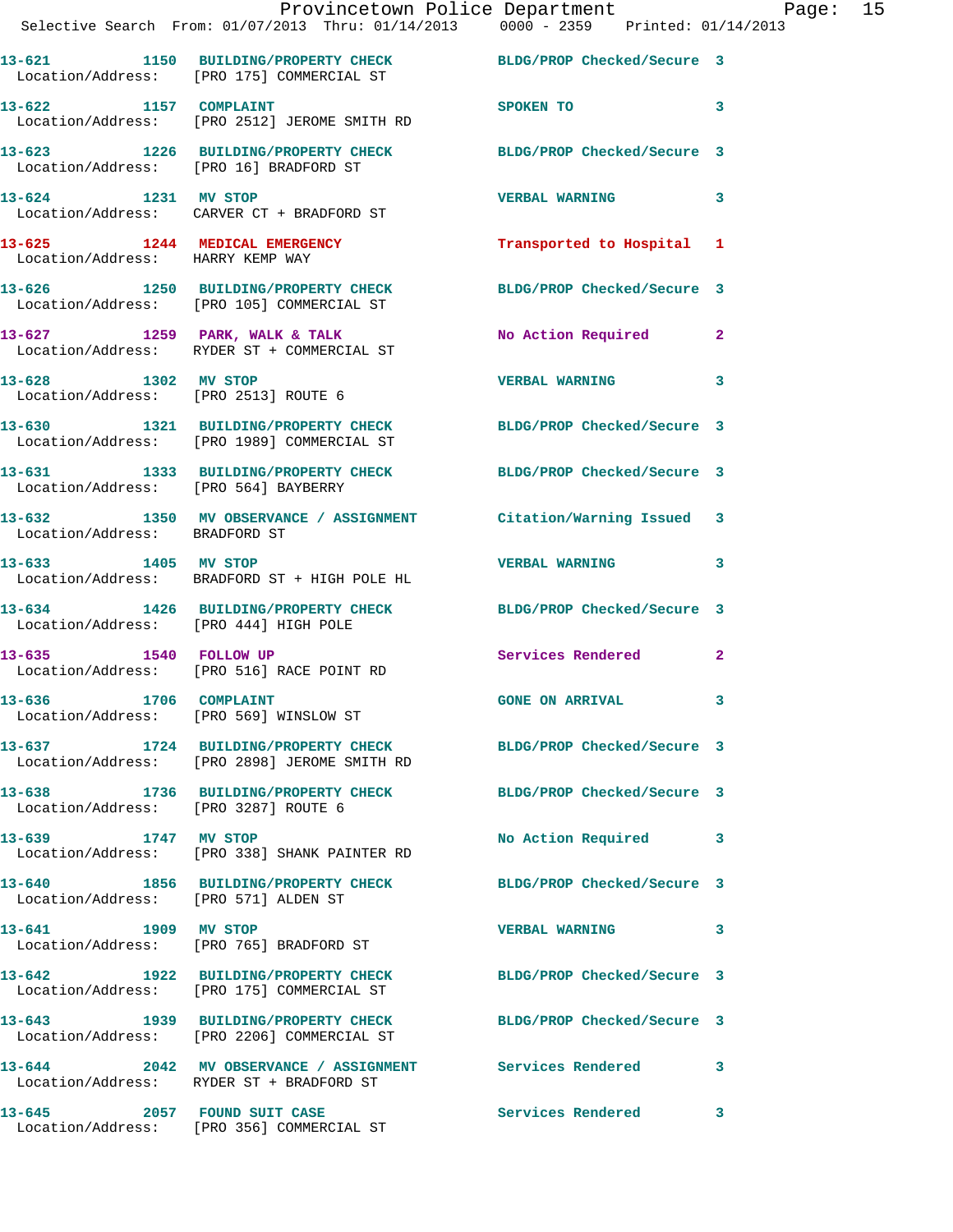| $13 - 646$<br>Location/Address: | 2137 | <b>BUILDING/PROPERTY CHECK</b><br>[PRO 357] COMMERCIAL ST | BLDG/PROP Checked/Secure 3 |   |
|---------------------------------|------|-----------------------------------------------------------|----------------------------|---|
| $13 - 648$<br>Location/Address: | 2342 | MV STOP<br>[PRO 2521] ROUTE 6                             | Citation/Warning Issued    |   |
| 13-651<br>Location/Address:     | 2343 | MV OBSERVANCE / ASSIGNMENT<br>FPRO 25211 ROUTE 6          | Services Rendered          |   |
| $13 - 649$<br>Location/Address: | 2352 | <b>BAR CHECK</b><br>[PRO 399] COMMERCIAL ST               | Services Rendered          | 2 |

**13-650 2359 MV OBSERVANCE / ASSIGNMENT Services Rendered 3**  Location/Address: [PRO 2577] BRADFORD ST

## **For Date: 01/14/2013 - Monday**

| 0008 MV STOP<br>13-652      | Location/Address: [PRO 2513] ROUTE 6                                                   | Citation/Warning Issued 3  |                |
|-----------------------------|----------------------------------------------------------------------------------------|----------------------------|----------------|
|                             | 13-653 0028 MV OBSERVANCE / ASSIGNMENT<br>Location/Address: BRADFORD ST + STANDISH ST  | Citation/Warning Issued 3  |                |
| 0048 MV STOP<br>13-654      | Location/Address: BRADFORD ST + PEARL ST                                               | Citation/Warning Issued 3  |                |
| 13-667                      | 0100 LOBBY TRAFFIC<br>Location/Address: [PRO 542] SHANK PAINTER RD                     | Services Rendered          | $\overline{2}$ |
| 13-655 0109 MV STOP         | Location/Address: RYDER ST + BRADFORD ST                                               | Citation/Warning Issued 3  |                |
|                             | 13-656 0118 BUILDING/PROPERTY CHECK<br>Location/Address: [PRO 530] SHANKPAINTER RD     | BLDG/PROP Checked/Secure 3 |                |
|                             | 13-657 0137 BUILDING/PROPERTY CHECK<br>Location/Address: [PRO 545] SHANKPAINTER RD     | BLDG/PROP Checked/Secure 3 |                |
|                             | 13-658 0154 BUILDING/PROPERTY CHECK<br>Location/Address: [PRO 357] COMMERCIAL ST       | BLDG/PROP Checked/Secure 3 |                |
| 13-659                      | 0204 BUILDING/PROPERTY CHECK<br>Location/Address: [PRO 440] HARRY KEMP WAY             | BLDG/PROP Checked/Secure 3 |                |
| 13-661                      | 0241 BUILDING/PROPERTY CHECK<br>Location/Address: [PRO 1778] SHANKPAINTER RD           | BLDG/PROP Checked/Secure 3 |                |
|                             | 13-662 0342 BUILDING/PROPERTY CHECK<br>Location/Address: [PRO 182] COMMERCIAL ST       | BLDG/PROP Checked/Secure 3 |                |
|                             | 13-663 0505 BUILDING/PROPERTY CHECK<br>Location/Address: [PRO 306] COMMERCIAL ST       | BLDG/PROP Checked/Secure 3 |                |
|                             | 13-664 0520 MV OBSERVANCE / ASSIGNMENT<br>Location/Address: [PRO 3257] SHANKPAINTER RD | <b>Services Rendered</b>   | 3              |
| 13-665                      | 0520 MV OBSERVANCE / ASSIGNMENT<br>Location/Address: [PRO 2577] BRADFORD ST            | Services Rendered          | 3              |
| 0551 COMPLAINT<br>13-666    | Location/Address: [PRO 539] SHANK PAINTER RD                                           | Services Rendered          | $\mathbf{3}$   |
| 13-668                      | 0610 MV OBSERVANCE / ASSIGNMENT<br>Location/Address: [PRO 3257] SHANK PAINTER RD       | <b>Services Rendered</b>   | $\mathbf{3}$   |
| 13-669 0708 ALARM - GENERAL | Location/Address: [PRO 440] HARRY KEMP WAY                                             | Services Rendered          | $\mathbf{1}$   |
| 13-670                      | 0728 BUILDING/PROPERTY CHECK                                                           | BLDG/PROP Checked/Secure 3 |                |